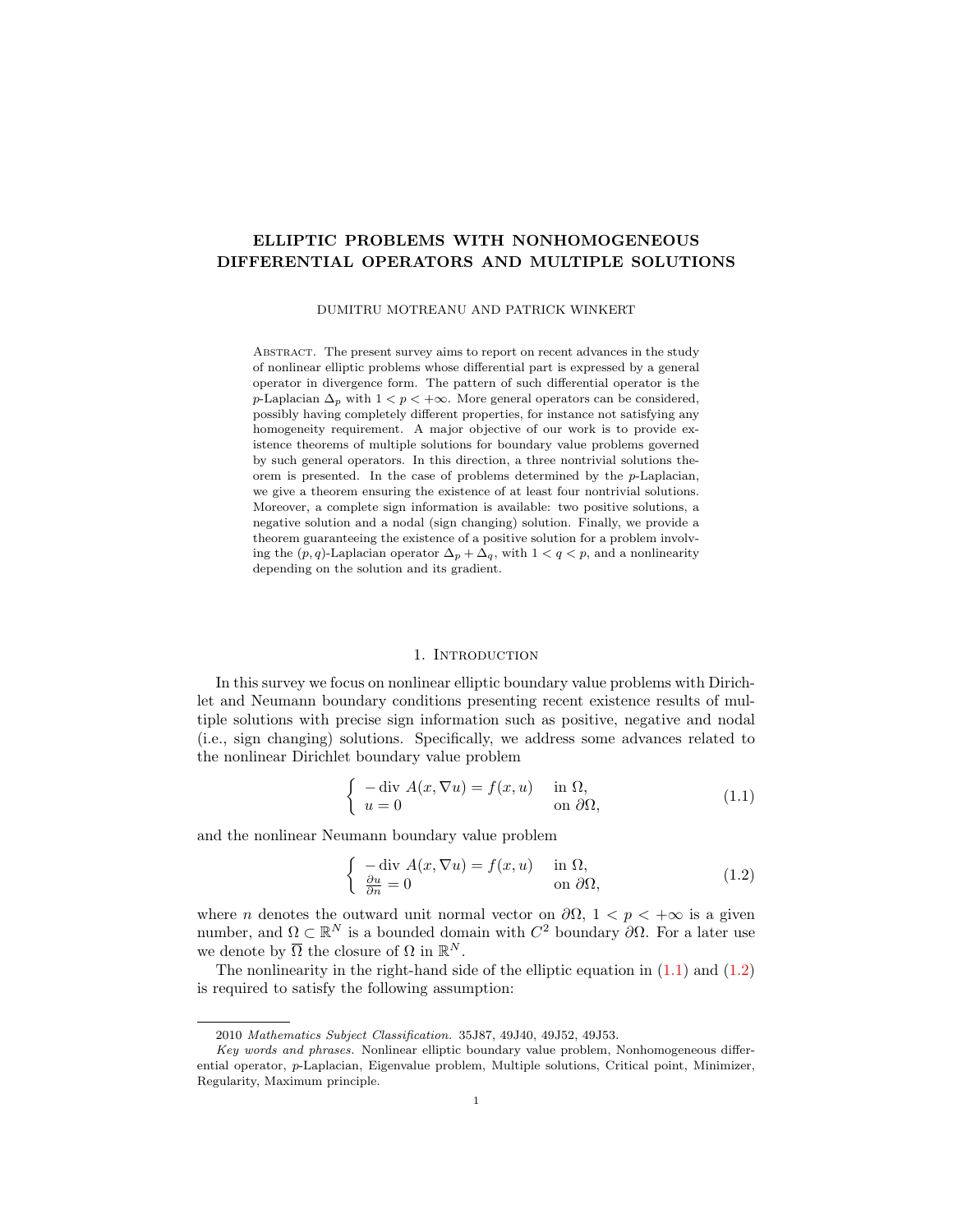(F)  $f : \Omega \times \mathbb{R} \to \mathbb{R}$  is a Carathéodory function, which means that  $f(x, t)$  is measurable in x and continuous in t, with  $f(x, 0) = 0$  for a.e.  $x \in \Omega$ , such that the subcritical growth condition for  $f(x, \cdot)$  holds

$$
|f(x,t)| \le C(1+|t|^{r-1}) \quad \text{ for every } t \in \mathbb{R}, \text{ a.e. } x \in \Omega,
$$

where  $C > 0$  and  $1 \leq r < p^*$  are constants. Here  $p^*$  denotes the critical Sobolev exponent, that is

<span id="page-1-1"></span><span id="page-1-0"></span>
$$
p^* = \begin{cases} \frac{Np}{N-p} & \text{if } p < N, \\ +\infty & \text{if } p \ge N. \end{cases}
$$

The left-hand side of  $(1.1)$  and  $(1.2)$  is expressed in the form of divergence div  $A(x, \nabla(\cdot))$  and is also nonlinear. Therein we have a continuous map  $A : \overline{\Omega} \times$  $\mathbb{R}^N \to \mathbb{R}^N$  satisfying the growth condition

$$
|A(x,y)| \le C(1+|y|^{p-1}) \quad \text{for all } (x,y) \in \overline{\Omega} \times \mathbb{R}^N,
$$

with a constant  $C > 0$ . In the above statement the number  $1 < p < +\infty$  is the same as the one in assumption  $(F)$ .

We say that  $u \in W_0^{1,p}(\Omega)$  is a *(weak) solution* of problem [\(1.1\)](#page-0-0) if

$$
\int_{\Omega} A(x, \nabla u) \cdot \nabla v \, dx = \int_{\Omega} f(x, u)v \, dx \text{ for all } v \in W_0^{1, p}(\Omega). \tag{1.3}
$$

Similarly, we say that  $u \in W^{1,p}(\Omega)$  is a *(weak) solution* of problem [\(1.2\)](#page-0-1) if

$$
\int_{\Omega} A(x, \nabla u) \cdot \nabla v \, dx = \int_{\Omega} f(x, u)v \, dx \text{ for all } v \in W^{1, p}(\Omega). \tag{1.4}
$$

We note that owing to the above growth conditions, the integrals involved in  $(1.3)$ and  $(1.4)$  exist.

In the following we describe the topics studied in this chapter. Section [2](#page-2-0) discusses the hypotheses on the differential operator in  $(1.1)$  and  $(1.2)$  and important properties of it. We stress that we are dealing with a general notion, for instance no homogeneity assumptions are supposed. We point out that under suitable assumptions, the problems  $(1.1)$  and  $(1.2)$  have a variational structure. Looking for the critical points of the Euler functionals associated to problems  $(1.1)$  and  $(1.2)$ , which coincide with the weak solutions of these problems, the obvious candidates are the local minimizers. In this respect, Section [3](#page-4-0) sets forth the celebrated relation of  $C^1$ -minimizers versus  $W^{1,p}$ -minimizers for problem  $(1.2)$  in the case of our general differential operator determined by the possibly nonhomogeneous map  $A(x, y)$ .

As noticed above, a major difficulty in handling problems  $(1.1)$  and  $(1.2)$  is the lack of homogeneity for operator  $A(x, y)$ . This is seen for example in the study of the spectrum of the corresponding differential operator  $-\text{div} A(x, \nabla u)$ driving the principal part in the problems  $(1.1)$  and  $(1.2)$ . In Section [4,](#page-5-0) in order to overcome the lack of homogeneity, asymptotic  $(p-1)$ -homogeneity at zero and infinity conditions for the nonhomogeneous operator  $A(x, \cdot)$  are introduced, under which a basic result on the spectrum of the operator  $-\text{div } A(x, \nabla u)$  is stated. Next, in Section [5](#page-6-0) it is presented a multiplicity theorem ensuring the existence of at least three nontrivial solutions for problem  $(1.2)$ . Two of the solutions are of opposite constant signs and are obtained by minimization, whereas the existence of the third nontrivial solution is deduced through the application of the mountain pass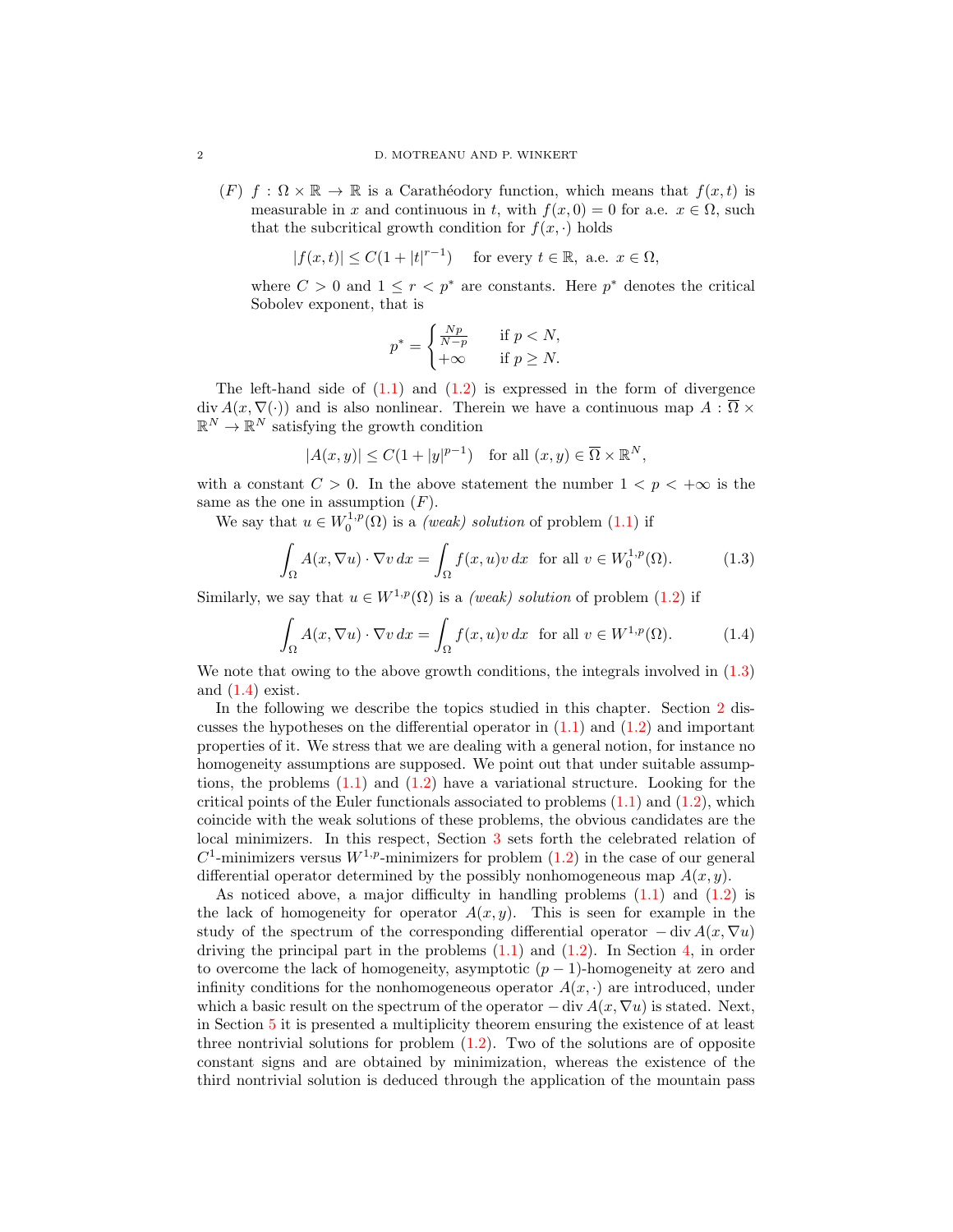theorem. The proof strongly relies on the relation involving  $C<sup>1</sup>$ -minimizers versus  $W^{1,p}$ -minimizers.

More insight on multiple solutions with complete sign information for problem  $(1.1)$  is obtained in the case where div  $A(x, \nabla u)$  is the p-Laplacian operator. Here a striking particularity of the studied problem is that the right-hand side nonlinearity contains a  $(p-1)$ -sublinear term (usually, called "concave term")  $\beta(x)|u(x)|^{q-2}u(x)$ with  $\beta \in L^{\infty}(\Omega) \setminus \{0\}, \beta \geq 0$ , and  $1 < q < p$ . In Section [6](#page-9-0) we state a result guaranteeing the existence of at least two positive solutions provided  $\|\beta\|_{\infty}$  is sufficiently small. Section [7](#page-11-0) is devoted to the existence of opposite constant sign extremal solutions, which means the smallest positive solution and the biggest negative solution. This is done by applying the method of sub-supersolutions. Section [8](#page-14-0) contains our main result on multiple solutions with precise sign information which ensures the existence of four nontrivial solutions: two positive, one negative and one nodal (sign changing). The proof is based on the existence of extremal solutions of opposite constant sign exploiting the observation that every nontrivial solution situated between opposite constant sign extremal solutions is necessarily nodal. This technique originates in  $[5]$  (see also  $[4]$ ).

Finally, a new problem is formulated in Section [9](#page-15-0) which is conducted by the  $(p, q)$ -Laplacian operator  $\Delta_p + \Delta_q$ , with  $1 < q < p$ , and whose right-hand side depends on the solution and its gradient. The dependence of the nonlinearity of the gradient of the solution prevents the problem to have a variational structure. Our result ensures the existence of a positive solution. The approach combines approximation, fixed point argument and an adequate comparison principle.

2. PROPERTIES OF THE DIFFERENTIAL OPERATOR IN  $(1.1)$  AND  $(1.2)$ 

<span id="page-2-0"></span>The map A entering the left-hand side of problems  $(1.1)$  and  $(1.2)$  is assumed to satisfy the following conditions:

(H)  $A(x, y) = a(x, |y|)y$ , where  $a(x, t) > 0$  for all  $(x, t) \in \overline{\Omega} \times (0, +\infty)$ , and

- (i)  $A \in C^0(\overline{\Omega} \times \mathbb{R}^N, \mathbb{R}^N) \cap C^1(\overline{\Omega} \times (\mathbb{R}^N \setminus \{0\}), \mathbb{R}^N);$
- (ii) there exists a constant  $C_1 > 0$  such that

 $|D_yA(x,y)| \leq C_1|y|^{p-2}$  for every  $x \in \overline{\Omega}$ , and  $y \in \mathbb{R}^N \setminus \{0\};$ 

(iii) there exists a constant  $C_0 > 0$  such that

$$
D_y A(x, y) \xi \cdot \xi \ge C_0 |y|^{p-2} |\xi|^2
$$
 for every  $x \in \overline{\Omega}, y \in \mathbb{R}^N \setminus \{0\}$ , and  $\xi \in \mathbb{R}^N$ ;

- (iv) there exists a constant  $C_2 > 0$  such that
- $|D_xA(x,y)| \leq C_2(1+|y|^{p-1})$  for every  $x \in \overline{\Omega}$ , and  $y \in \mathbb{R}^N \setminus \{0\};$
- (v) there exist constants  $C_3 > 0$  and  $1 \ge t_0 > 0$  such that

$$
|D_x A(x, y)| \le C_3 |y|^{p-1} (-\log |y|)
$$
 for every  $x \in \overline{\Omega}$ ,  
 $y \in \mathbb{R}^N \setminus \{0\}$  with  $0 < |y| < t_0$ .

The notation  $D_yA$  means the differential of the mapping  $A(x, y)$  with respect to the variable  $y \in \mathbb{R}^N$ , and here  $1 < p < +\infty$  is given in assumption  $(F)$ . Notice that if A does not depend on  $x \in \Omega$ , then conditions  $(H)$  (iv), (v) are automatically satisfied.

We provide some examples of maps A complying with hypothesis  $(H)$ .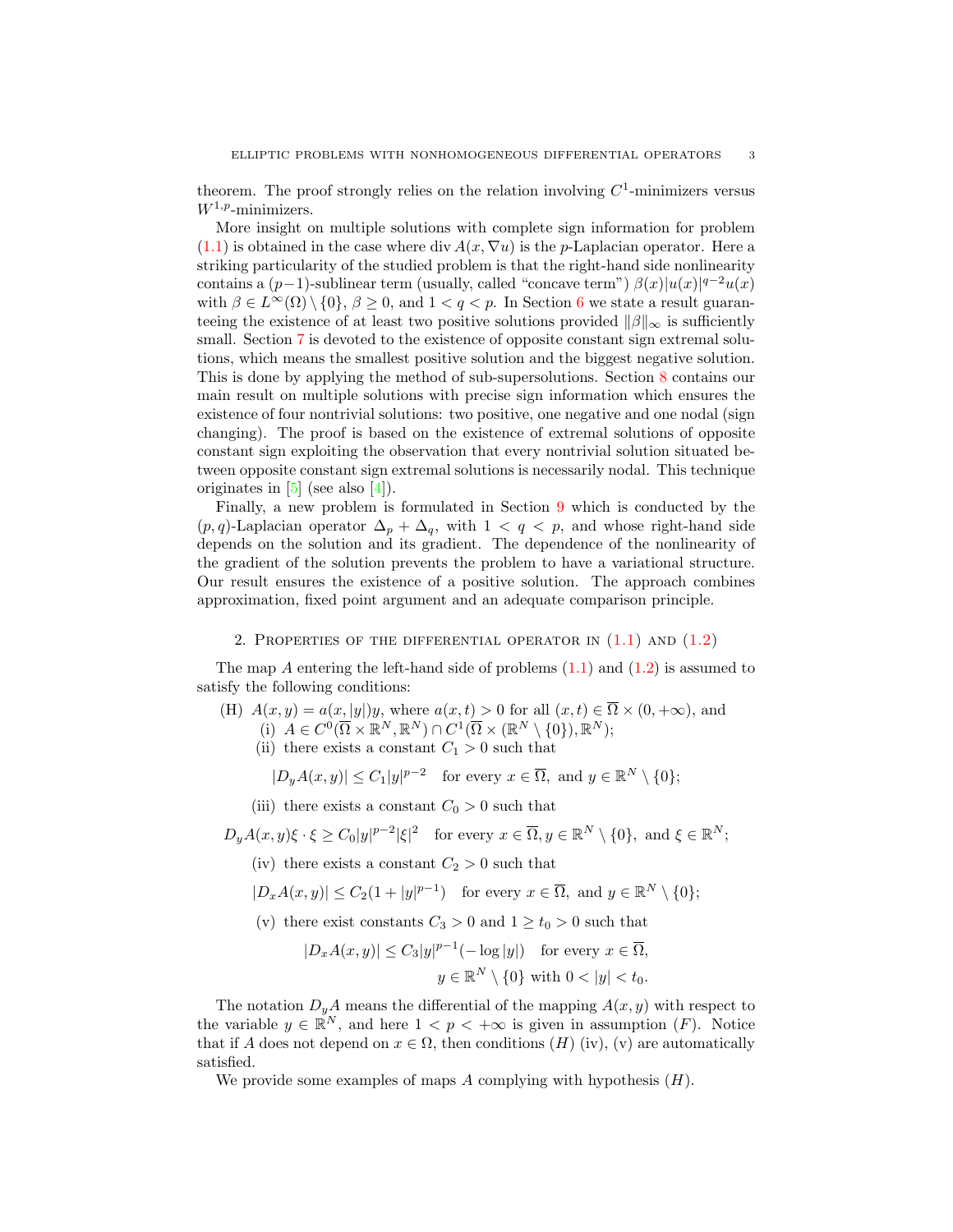**Example 2.1.** Let  $\theta \in C^1(\overline{\Omega})$  with  $\theta > 0$ . Then the following mappings fulfill the conditions stated in  $(H)$ .

- (i) For  $1 < p < +\infty$ :  $A(x, y) = \theta(x)|y|^{p-2}y$ ;
- (ii) For  $p \geq 2$ :  $A(x, y) = \theta(x)(|y|^{p-2}y + \ln(1+|y|^{p-2})y)$ ;
- (iii) For  $1 < \tau \leq p \leq q$  and  $\tau \neq 2$ :

$$
A(x,y) = \begin{cases} \theta(x) (|y|^{p-2}y + |y|^{q-2}y) & \text{if } |y| \le 1 \\ \theta(x) (|y|^{p-2}y + \frac{q-2}{\tau-2}|y|^{\tau-2}y - \frac{q-\tau}{\tau-2}y) & \text{if } |y| > 1; \end{cases}
$$

(iv) The weighted sum of p-Laplacian and a generalized mean curvature operator:

$$
A(x,y)=\theta(x)(|y|^{p-2}y+c\frac{|y|^{p-2}y}{1+|y|^p}),
$$
 with  $0 < c < 4p(p-1)$  if  $1 < p < 2$  and  $0 < c < \frac{4p}{(p-1)^2}$  if  $p \geq 2$ .

The form of the operator A allows us to build a variational setting for problems  $(1.1)$  and  $(1.2)$ . To this end, we note that the continuity of A guaranteed by hypothesis (H) (i) implies that the function  $(x, t) \mapsto a(x, t)t$  is continuous for all  $x \in \overline{\Omega}$  and  $t \geq 0$ . This can be seen from the equality

$$
A(x, (t, 0, \dots, 0)) = (a(x, t)t, 0, \dots, 0) \text{ for all } x \in \overline{\Omega}, t > 0.
$$

Therefore for every  $x \in \overline{\Omega}$  and  $y \in \mathbb{R}^N$  it is well defined

<span id="page-3-0"></span>
$$
G(x,y) := \int_0^{|y|} a(x,t)t \, dt.
$$

A straightforward computation shows that the gradient  $\nabla_y G(x, y)$  with respect to the variable  $y \in \mathbb{R}^N$  is given by

$$
\nabla_y G(x, y) = A(x, y) \text{ for all } x \in \overline{\Omega} \text{ and } y \in \mathbb{R}^N.
$$

Moreover, due to hypothesis  $(H)$  (iii),  $G(x, y)$  is convex in y for all x and satisfies

$$
A(x, y) \cdot y \ge G(x, y) \quad \text{for all } (x, y) \in \overline{\Omega} \times \mathbb{R}^N. \tag{2.1}
$$

As a consequence of hypothesis  $(H)$  and by means of  $(2.1)$  we have the following proposition that summarizes some significant facts regarding the operator A and the corresponding potential G.

# <span id="page-3-1"></span>**Proposition 2.2.** Let hypothesis  $(H)$  be satisfied. Then there hold:

- (i) The map  $y \mapsto A(x, y)$  is maximal monotone and strictly monotone for all  $x \in \overline{\Omega}$ .
- $(ii)$

$$
|A(x,y)| \le \frac{C_1}{p-1}|y|^{p-1} \quad \text{for all } (x,y) \in \overline{\Omega} \times \mathbb{R}^N.
$$

(ii)

$$
A(x,y) \cdot y \ge \frac{C_0}{p-1}|y|^p \quad \text{for all } (x,y) \in \overline{\Omega} \times \mathbb{R}^N.
$$

 $(iv)$ 

$$
\frac{C_0}{p(p-1)}|y|^p \le G(x,y) \le \frac{C_1}{p(p-1)}|y|^p \quad \text{for all } (x,y) \in \overline{\Omega} \times \mathbb{R}^N.
$$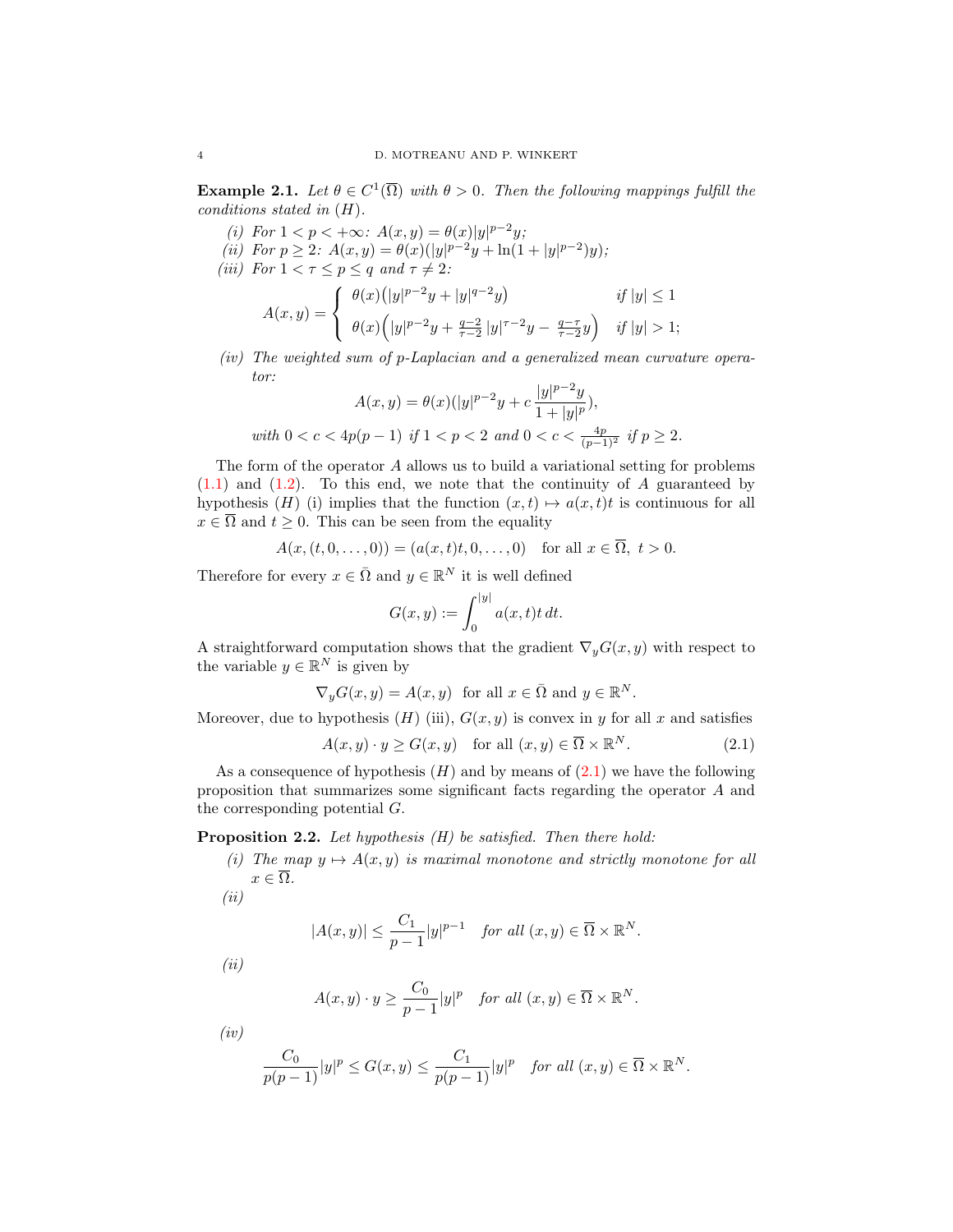The following result mentioning an essential property of the differential operator  $\text{div } A(x, \nabla(\cdot))$  corresponding to the map A was proven in [\[22,](#page-18-2) Proposition 10]. This result is a key tool in checking the Palais-Smale condition for the Euler functional associated to problems  $(1.1)$  and  $(1.2)$ .

<span id="page-4-3"></span>**Proposition 2.3.** Assume hypothesis (H). Then the map  $V : W^{1,p}(\Omega) \to (W^{1,p}(\Omega))^*$ defined by

$$
\langle V(u), v \rangle = -\langle \operatorname{div} A(x, \nabla u), v \rangle = \int_{\Omega} A(x, \nabla u) \cdot \nabla v dx
$$

for all  $u, v \in W^{1,p}(\Omega)$ , is maximal monotone and has the  $(S)_+$  property, that is, any sequence  $(u_n) \subset W^{1,p}(\Omega)$  such that  $u_n \rightharpoonup u$  in  $W^{1,p}(\Omega)$  and

$$
\limsup_{n \to \infty} \langle V(u_n), u_n - u \rangle \le 0,
$$

for some  $u \in W^{1,p}(\Omega)$ , fulfills  $u_n \to u$  in  $W^{1,p}(\Omega)$ .

Another useful related result is the following one whose proof is given in [\[26\]](#page-18-3).

**Proposition 2.4.** Assume hypothesis (H). For any number  $\lambda > 0$ , let the mapping  $T_{\lambda}: W^{1,p}(\Omega) \to (W^{1,p}(\Omega))^*$  be defined by

$$
\langle T_{\lambda}(u), v \rangle = \int_{\Omega} A(x, \nabla u) \cdot \nabla v \, dx + \lambda \int_{\Omega} |u|^{p-2}uv \, dx.
$$

<span id="page-4-0"></span>Then the inverse  $T_{\lambda}^{-1} : (W^{1,p}(\Omega))^* \to W^{1,p}(\Omega)$  of  $T_{\lambda}$  exists and is continuous.

3.  $C^1$ -MINIMIZERS VERSUS  $W^{1,p}$ -MINIMIZERS FOR PROBLEM  $(1.2)$ 

This section is devoted to the famous result dealing with the comparison of local  $C^1$ -minimizers and local  $W^{1,p}$ -minimizers for Euler functionals associated to some elliptic boundary value problems. Precisely, we set forth such a result in the case of our problem  $(1.2)$ . A similar result holds for the Dirichlet problem  $(1.1)$  with  $W_0^{1,p}(\Omega)$  in place of  $W^{1,p}(\Omega)$ .

Recall that the function  $f : \Omega \times \mathbb{R} \to \mathbb{R}$  entering problem [\(1.2\)](#page-0-1) is subject to hypothesis (F) asserting the subcritical growth condition for f. Setting  $F(x, t) =$  $\int_0^t f(x, s)ds$ , we define the functional  $\varphi: W^{1,p}(\Omega) \to \mathbb{R}$  by

<span id="page-4-1"></span>
$$
\varphi(u) = \int_{\Omega} G(x, \nabla u) dx - \int_{\Omega} F(x, u) dx,
$$
\n(3.1)

with the function G introduced in Section [2.](#page-2-0) Under assumptions  $(H)$  and  $(F)$ , the functional  $\varphi$  is well defined on  $W^{1,p}(\Omega)$  and is of class  $C^1$ . Moreover, its critical points coincide with the (weak) solutions of problem [\(1.2\)](#page-0-1), that is, we have  $\varphi'(u) = 0$ if and only if [\(1.4\)](#page-1-1) holds true.

The main result of this section is the following.

<span id="page-4-2"></span>**Theorem 3.1.** Assume that the conditions (H) and (F) are fulfilled. If  $u_0 \in$  $W^{1,p}(\Omega)$  is a local  $C^1(\overline{\Omega})$ -minimizer of  $\varphi$  in [\(3.1\)](#page-4-1), that is, there exists  $r_0 > 0$  such that

 $\varphi(u_0) \leq \varphi(u_0 + h)$  for all  $h \in C^1(\overline{\Omega})$  with  $||h||_{C^1(\overline{\Omega})} \leq r_0$ ,

then  $u_0 \in C^1(\overline{\Omega})$  with  $\frac{\partial u_0}{\partial n} = 0$  on  $\partial\Omega$ , and it is a local  $W^{1,p}(\Omega)$ -minimizer of  $\varphi$ , that is, there exists  $r_1 > 0$  such that

$$
\varphi(u_0) \le \varphi(u_0 + h) \quad \text{ for all } h \in W^{1,p}(\Omega) \text{ with } ||h||_{W^{1,p}(\Omega)} \le r_1.
$$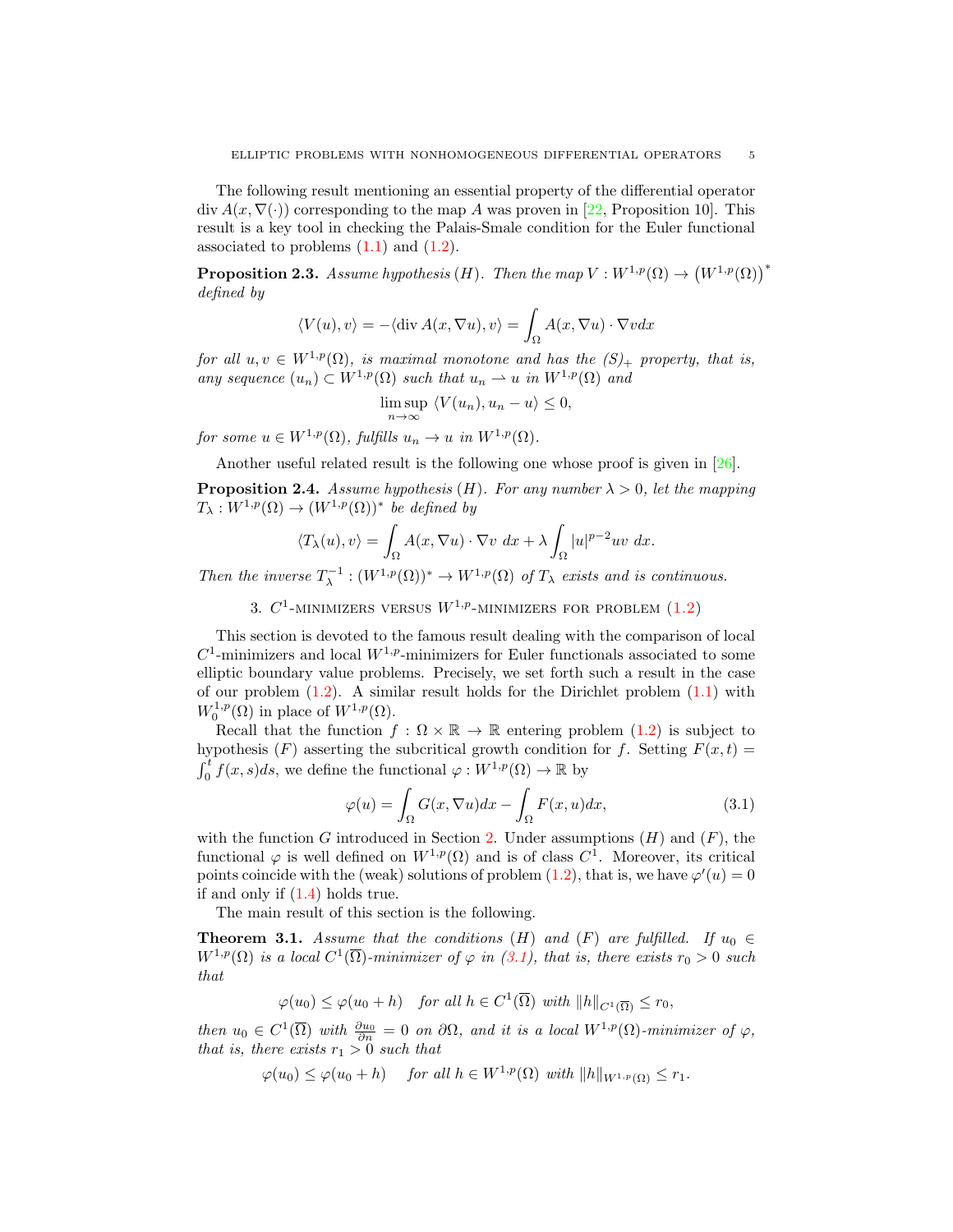Proof. (sketch)

Since  $C^1(\overline{\Omega})$  is dense in  $W^{1,p}(\Omega)$ , it follows that  $\varphi'(u_0) = 0$ , or equivalently

$$
-\operatorname{div} A(x, \nabla u_0(x)) = f(x, u_0(x)) \text{ in } \Omega, \ \ \frac{\partial u_0}{\partial n} = 0 \ \text{ on } \partial \Omega.
$$

Suppose that  $u_0$  is not a local  $W^{1,p}(\Omega)$ -minimizer of  $\varphi$ . Because the functional  $\varphi$  is sequentially weakly lower semicontinuous, for  $\varepsilon > 0$  small we can find  $h_{\varepsilon} \in \overline{B}_{\varepsilon}^r$  $\frac{\cdot}{\varepsilon}:=$  ${u \in W^{1,p}(\Omega): \|u\|_{L^r(\Omega)} \leq \varepsilon}$  such that

<span id="page-5-1"></span>
$$
\varphi(u_0 + h_{\varepsilon}) = \inf \{ \varphi(u_0 + u) : u \in \overline{B}_{\varepsilon}^r \} < \varphi_0(u_0). \tag{3.2}
$$

The Lagrange multiplier rule yields  $\lambda_{\varepsilon} \leq 0$  with

$$
\varphi'(u_0 + h_{\varepsilon}) = \lambda_{\varepsilon} |h_{\varepsilon}|^{r-2} h_{\varepsilon},
$$

which results in

$$
-\operatorname{div} A(x, \nabla(u_0 + h_{\varepsilon})(x)) = f(x, (u_0 + h_{\varepsilon})(x)) + \lambda_{\varepsilon} |h_{\varepsilon}(x)|^{r-2} h_{\varepsilon}(x) \quad \text{in } \Omega.
$$

Setting  $\tilde{A}(x, y) := A(x, \nabla u_0(x) + y) - A(x, \nabla u_0(x))$ , it is seen that  $\tilde{A}$  satisfies

$$
-\operatorname{div}\tilde{A}(x,\nabla h_{\varepsilon}) = f(x,u_0+h_{\varepsilon}) - f(x,u_0) + \lambda_{\varepsilon}|h_{\varepsilon}|^{r-2}h_{\varepsilon} \quad \text{in } \Omega.
$$

Now we can show that there exists a constant  $d_0 > 0$  such that  $|\lambda_{\varepsilon}| |h_{\varepsilon}(x)|^{r-1} \leq d_0$ for all  $x \in \Omega$  and  $\varepsilon > 0$  small.

At this point, in view of Lieberman [\[17,](#page-18-4) Theorem 2] there exist  $\theta \in (0,1)$  and  $M > 0$  such that

$$
h_{\varepsilon} \in C^{1,\theta}(\overline{\Omega}) \quad \text{and} \quad \|h_{\varepsilon}\|_{C^{1,\theta}(\overline{\Omega})} \le M \quad \text{for all } \varepsilon > 0 \text{ small.} \tag{3.3}
$$

Exploiting that  $C^{1,\theta}(\overline{\Omega})$  is embedded compactly in  $C^1(\overline{\Omega})$ , we infer that  $u_0+h_{\varepsilon} \to$  $u_0$  in  $C^1(\overline{\Omega})$  as  $\varepsilon \to 0$ . Consequently, assertion  $(3.2)$  yields  $\varphi(u_0) \leq \varphi_0(u_0 + h_{\varepsilon})$  for  $\varepsilon$  sufficiently small, which contradicts the choice of  $h_\varepsilon.$  This completes the proof.  $\Box$ 

Theorem [3.1](#page-4-2) was proven in  $[20,$  Proposition 24] (see also  $[25,$  Theorem 3.1]). We emphasize that if  $C_0 = C_1 = p - 1$  in assumption  $(H)$ , the operator  $V =$  $\text{div } A(x, \nabla(\cdot)) : W^{1,p}(\Omega) \to (W^{1,p}(\Omega))^*$ , with A in hypothesis  $(H)$ , becomes the p-Laplacian operator on  $W^{1,p}(\Omega)$ . For p-Laplacian operator and Neumann problems, the result can be found in [\[21\]](#page-18-7). The counterpart result for Dirichlet problems in the case  $p = 2$  is due to Brezis and Nirenberg [\[3\]](#page-18-8), which was extended to  $1 < p < +\infty$ by García Azorero, Peral Alonso, and Manfredi [\[10\]](#page-18-9) (see also [\[14\]](#page-18-10) for  $p \ge 2$ ). For different extensions and related results we refer to  $[2]$ ,  $[8]$ ,  $[12]$ ,  $[15]$ ,  $[16]$ ,  $[24]$ , [\[31\]](#page-19-0), [\[32\]](#page-19-1). Theorem [3.1](#page-4-2) is very useful in the study of problem [\(1.2\)](#page-0-1), especially for obtaining the existence of multiple solutions through variational methods, for example by using the mountain pass theorem, combined with the method of subsupersolutions.

# 4. Asymptotically homogeneous case

<span id="page-5-0"></span>The eigenvalue problem with Dirichlet boundary condition for the nonlinear operator div  $A(x, \nabla(\cdot))$  means the existence of  $\lambda \in \mathbb{R}$  for which

$$
\begin{cases}\n-\operatorname{div} A(x, \nabla u) = \lambda |u|^{p-2}u & \text{in } \Omega, \\
u = 0 & \text{on } \partial \Omega,\n\end{cases}
$$
\n
$$
(EV; \lambda)
$$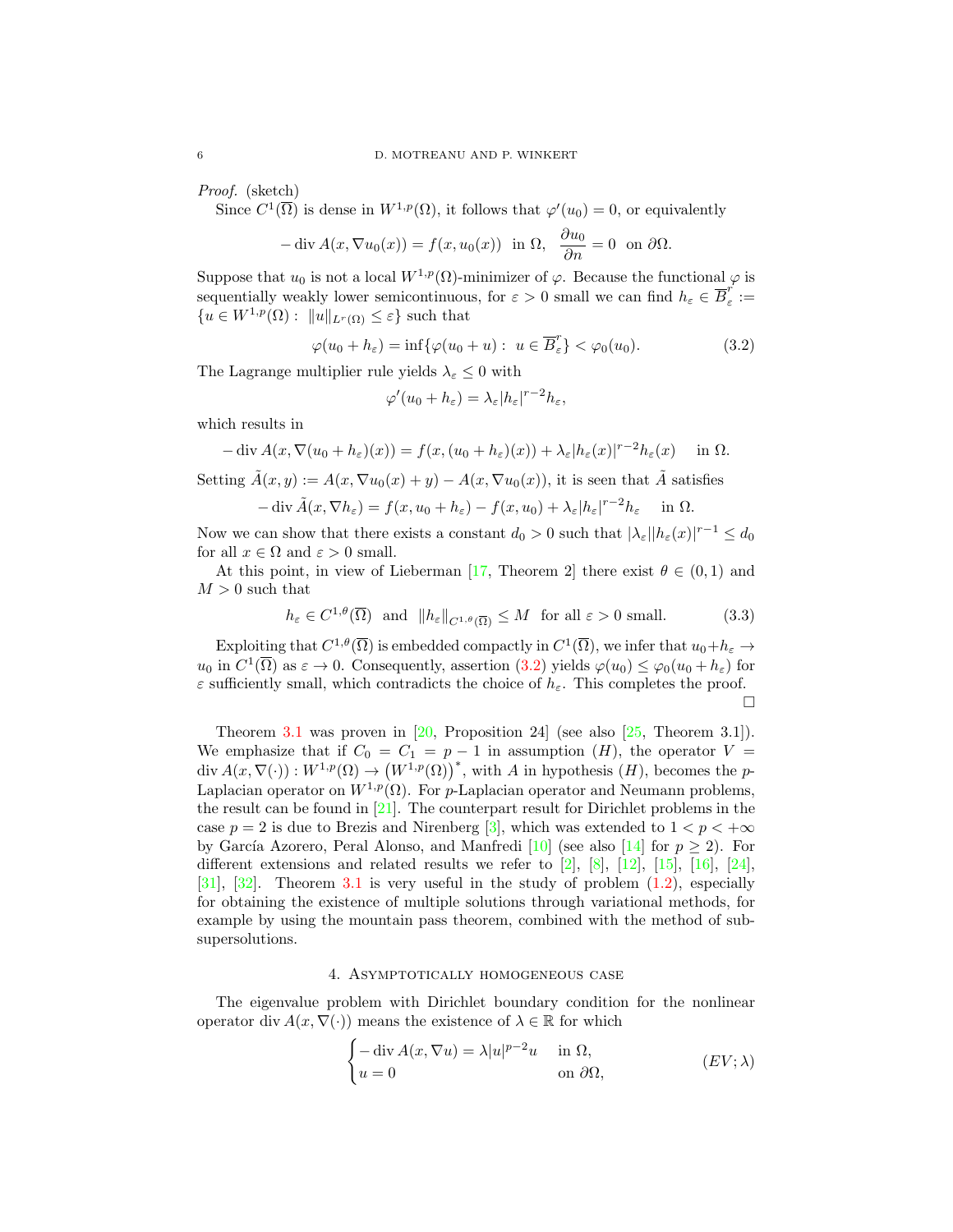has a non-trivial solution. The eigenvalue problem  $(EV; \lambda)$  is hard because the operator  $A(x, \cdot)$ , so div  $A(x, \nabla(\cdot))$ , is not homogeneous. Even in the case of the p-Laplacian  $\Delta_p$ , which is  $(p-1)$ -homogeneous, the spectrum is not completely known (it is known what is called the beginning of the spectrum of  $-\Delta_p$  as can be seen in [\[7\]](#page-18-16), see also [\[27\]](#page-18-17) and [\[28\]](#page-19-2)).

In order to overcome the lack of homogeneity in  $(EV; \lambda)$  it was introduced in [\[26\]](#page-18-3) an asymptotic  $(p-1)$ -homogeneity at zero condition for the nonhomogeneous operator  $A(x, \cdot)$ :

(AH0) There exist a positive function  $a_0 \in C^1(\overline{\Omega}, \mathbb{R})$  and a continuous function  $\tilde{a}_0(x, t)$  on  $\overline{\Omega} \times [0, +\infty)$  such that

$$
A(x, y) = a_0(x)|y|^{p-2}y + \tilde{a}_0(x, |y|)y \quad \text{for all } x \in \Omega, y \in \mathbb{R}^N,
$$
  

$$
\lim_{t \to 0^+} \frac{\tilde{a}_0(x, t)}{t^{p-2}} = 0 \quad \text{uniformly in } x \in \overline{\Omega}.
$$

Under assumption  $(AH0)$ , with the weight function  $a_0$  we define

$$
\lambda_1(a_0) := \inf \left\{ \int_{\Omega} a_0(x) |\nabla u|^p dx \, ; \, ||u||_p = 1 \right\}.
$$

Also in order to overcome the lack of homogeneity in  $(EV; \lambda)$  it was introduced in [\[26\]](#page-18-3) an asymptotic  $(p-1)$ -homogeneity at infinity condition for the nonhomogeneous operator  $A(x, \cdot)$ :

(AH) There exist a positive function  $a_{\infty} \in C^1(\overline{\Omega}, \mathbb{R})$  and a continuous function  $\tilde{a}(x, t)$  on  $\overline{\Omega} \times \mathbb{R}$  such that

$$
A(x, y) = a_{\infty}(x)|y|^{p-2}y + \tilde{a}(x, |y|)y \quad \text{ for all } x \in \Omega, y \in \mathbb{R}^{N},
$$
  

$$
\lim_{t \to +\infty} \frac{\tilde{a}(x, t)}{t^{p-2}} = 0 \quad \text{uniformly in } x \in \overline{\Omega}.
$$

Under assumption  $(AH)$ , with the weight function  $a_{\infty}$ , we define

$$
\lambda_1(a_{\infty}) := \inf \left\{ \int_{\Omega} a_{\infty}(x) |\nabla u|^p dx \, ; \, \|u\|_p = 1 \right\}.
$$

We cite from  $[26]$  the following result on the spectrum of the nonlinear operator  $\mathrm{div}\,A(x,\nabla(\cdot)).$ 

<span id="page-6-1"></span>**Theorem 4.1.** Assume (H), (AH0), (AH) and that  $\lambda_1(a_0) \neq \lambda_1(a_\infty)$ . Then, for every  $\lambda$  between  $\lambda_1(a_0)$  and  $\lambda_1(a_\infty)$ , problem  $(EV; \lambda)$  has a non-trivial positive solution, therefore  $\lambda$  is an eigenvalue of the operator  $-\text{div } A(x, \nabla(\cdot))$ .

Theorem [4.1](#page-6-1) is important because it shows that generally the spectrum of the operator  $-\text{div}(A(x,\nabla u))$  on  $W_0^{1,p}(\Omega)$  is not discreet. However, Theorem [4.1](#page-6-1) cannot be applied to the negative p-Laplacian  $-\Delta_p$  on  $W_0^{1,p}(\Omega)$  because in this case  $\lambda_1(a_0) = \lambda_1(a_\infty).$ 

## 5. A three solutions theorem

<span id="page-6-0"></span>In this section we present an existence and multiplicity result for the Neumann problem [\(1.2\)](#page-0-1), on a bounded domain  $\Omega \subset \mathbb{R}^N$  with a  $C^2$ -boundary  $\partial\Omega$ , involving the nonhomogeneous operator  $A$  introduced in Section [2.](#page-2-0) We suppose that the nonlinearity  $f(x, u)$  in the right-hand side of the equation in [\(1.2\)](#page-0-1) satisfies the following conditions: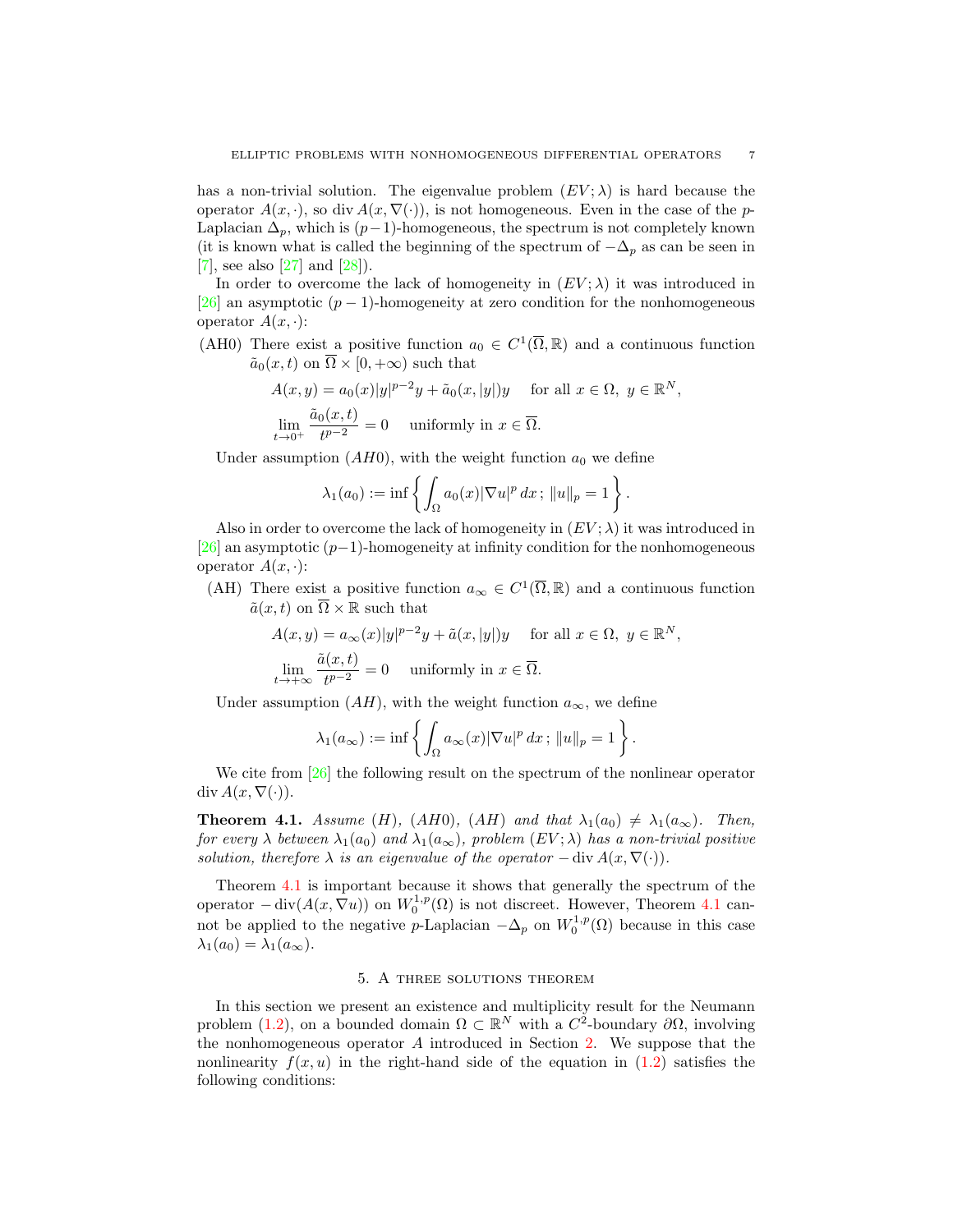- $(H_f)_1$   $f : \Omega \times \mathbb{R} \to \mathbb{R}$  is a Carathéodory function such that  $f(x, 0) = 0$  a.e. in  $\Omega$ and
	- (i)  $|f(x,s)| \le a(x) + C|s|^{r-1}$  for a.a.  $x \in \Omega$ , all  $s \in \mathbb{R}$ , with  $a \in$  $L^{\infty}(\Omega)_{+}, C > 0$ , and  $1 \leq r < p^*$ ;
	- (ii) if  $F(x,t) = \int_0^t f(x,s)ds$ , there exists  $\theta \in L^{\infty}(\Omega)$ ,  $\theta \leq 0, \theta \neq 0$ , such that

$$
\limsup_{|s| \to \infty} \frac{pF(x, s)}{|s|^p} \le \theta(x) \quad \text{uniformly for a.a. } x \in \Omega;
$$

(iii) there exist  $\delta_0 > 0$  and  $\eta > \lambda_1$  such that (with  $C_1$  as in  $(H)$ )

$$
\frac{C_1\eta}{p(p-1)}|s|^p \le F(x,s) \quad \text{for a.a. } x \in \Omega, \text{ all } |s| \le \delta_0;
$$

(iv) there exists  $\lambda > 0$  such that

$$
(f(x, s) + \lambda |s|^{p-2}s)s \ge 0
$$
 for a.a.  $x \in \Omega$ , all  $s \in \mathbb{R}$ .

**Example 5.1.** A simple example of function satisfying assumption  $(H_f)$  is the following one:

$$
f(s) = \begin{cases} \hat{\eta}|s|^{p-2}s & \text{if } |s| \le 1\\ C|s|^{q-2}s - (C - \hat{\eta})|s|^{p-2}s & \text{if } |s| > 1, \end{cases}
$$

where  $\hat{\eta} > \frac{C_1 \lambda_1}{p-1}, C > \hat{\eta}$ , and  $1 < q < p$ .

The subsequent result on multiple solutions to problem [\(1.2\)](#page-0-1) can be found in  $[25,$  Theorem 4.2. In the statement of it we use the space

$$
C_n^1(\overline{\Omega}) = \{ u \in C^1(\overline{\Omega}) : \ \frac{\partial u}{\partial n} = 0 \text{ on } \partial \Omega \}.
$$

The Banach space  $C^1(\overline{\Omega})$  is an ordered Banach space with the positive cone

 $C_+ = \{u \in C^1(\overline{\Omega}) : u(x) \ge 0 \text{ for all } x \in \overline{\Omega}\}.$ 

This cone has a nonempty interior which is given by

$$
int C_{+} = \{ u \in C_{+} : u(x) > 0 \text{ for all } x \in \overline{\Omega} \}.
$$

**Theorem 5.2.** Let the hypotheses (H) and  $(H_f)$  be satisfied. Then problem [\(1.2\)](#page-0-1) possesses at least three nontrivial smooth solutions  $u_0 \in \text{int } C_+$ ,  $v_0 \in - \text{int } C_+$  and  $y_0 \in C^1_n(\overline{\Omega}).$ 

Proof. (sketch)

For  $\lambda > 0$  as in  $(H_f)_{1}$ (iv), we introduce the function

$$
f_+^{\lambda}(x,s) = \begin{cases} 0 & \text{if } s \le 0\\ f(x,s) + \lambda s^{p-1} & \text{if } s > 0. \end{cases}
$$

Let  $F^{\lambda}_{+}(x,t) = \int_0^t f^{\lambda}_{+}(x,s) ds$ . Consider the C<sup>1</sup>-functional  $\varphi^{\lambda}_{+} : W^{1,p}(\Omega) \to \mathbb{R}$ defined by

$$
\varphi^{\lambda}_+(u) = \int_{\Omega} G(x, \nabla u) dx + \frac{\lambda}{p} ||u||_p^p - \int_{\Omega} F_+^{\lambda}(x, u) dx \text{ for all } u \in W^{1, p}(\Omega).
$$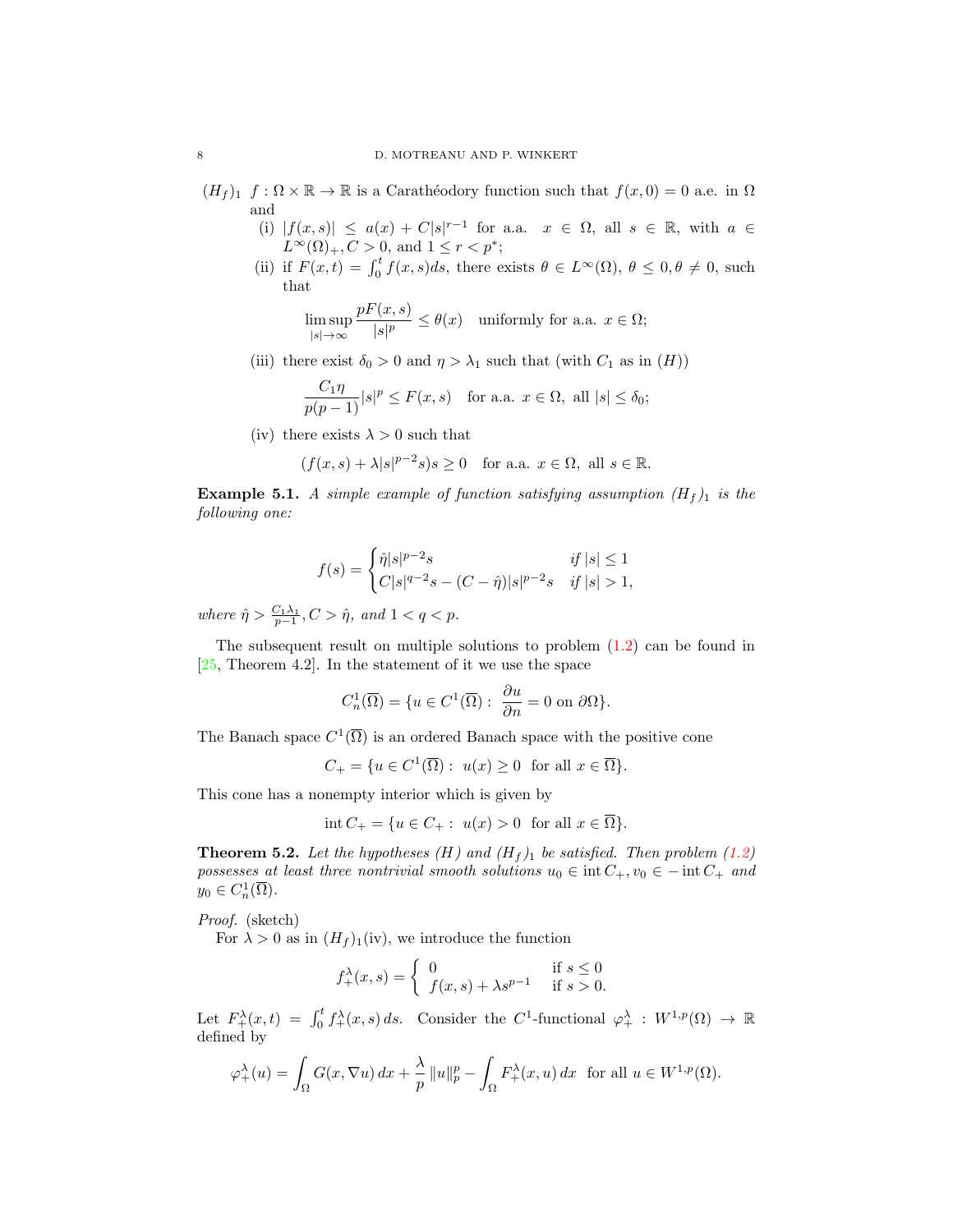By hypotheses  $(H_f)_1(i)$ , (ii) and Proposition [2.2,](#page-3-1)  $\varphi^{\lambda}_+$  is coercive and so we can find  $u_0 \in W^{1,p}(\Omega)$  such that

$$
\varphi_+^{\lambda}(u_0) = \inf_{W^{1,p}(\Omega)} \varphi_+^{\lambda}.
$$

From  $(H_f)$ <sub>1</sub>(iii) we have that  $\varphi_+^{\lambda}(u_0) < 0$ , hence  $u_0 \neq 0$ . Also we note that

$$
V(u_0) + \lambda |u_0|^{p-2} u_0 = f_+^{\lambda}(x, u_0).
$$

Therefore  $u_0$  is a nontrivial solution of problem  $(1.2)$  with  $u \in L^{\infty}(\Omega)$  (see [\[33\]](#page-19-3)).

On account of the nonlinear regularity theory (see [\[17\]](#page-18-4)), we infer that  $u_0 \in$  $C_+ \setminus \{0\}$ , while hypothesis  $(H_f)_1$  (iv) implies

$$
-\operatorname{div} A(x, \nabla u_0(x)) + \lambda u_0(x)^{p-1} = f(x, u_0(x)) + \lambda u_0(x)^{p-1} \ge 0 \text{ a.e. in } \Omega.
$$

Invoking the nonlinear maximum principle in [\[20,](#page-18-5) Theorem A], we conclude that  $u_0 \in \text{int } C_+$ . Similarly, we get  $v_0 \in -\text{int } C_+$ .

Recall the C<sup>1</sup>-energy functional  $\varphi: W^{1,p}(\Omega) \to \mathbb{R}$  associated with problem [\(1.2\)](#page-0-1) defined in [\(3.1\)](#page-4-1) and note that  $\varphi|_{C_+} = \varphi_+^{\lambda}|_{C_+}$ . So  $u_0 \in \text{int } C_+$  is a local  $C^1(\overline{\Omega})$ minimizer of  $\varphi$ . On the basis of Theorem [3.1,](#page-4-2) we infer that  $u_0$  is a local  $W^{1,p}(\Omega)$ minimizer of  $\varphi$ . Similarly, we have that  $v_0 \in - \text{int } C_+$  is a local  $W^{1,p}(\Omega)$ -minimizer of  $\varphi$ .

Now we will provide a third nontrivial solution of problem  $(1.2)$ . Without any loss of generality, we may assume that  $\varphi$  has a finite critical set. Then we can find  $\rho > 0$  such that

<span id="page-8-0"></span>
$$
\varphi(v_0) \le \varphi(u_0) < \inf[\varphi(u) : \|u - u_0\| = \rho] =: m_\rho. \tag{5.1}
$$

Moreover, we have that  $\varphi$  is coercive, hence it satisfies the Palais-Smale condition. Consequently, the mountain pass theorem can be applied giving  $y_0 \in W^{1,p}(\Omega)$  such that  $\varphi(y_0) \geq m_\rho$  and  $\varphi'(y_0) = 0$ . As before, through the nonlinear regularity theory, it follows that  $y_0 \in C^1_n(\overline{\Omega})$  is a solution of problem [\(1.2\)](#page-0-1). By [\(5.1\)](#page-8-0), it turns out that  $y_0 \notin \{u_0, v_0\}.$ 

It remains to show that  $y_0 \neq 0$ . From the mountain pass theorem we have the minimax characterization

$$
\varphi(y_0) = \inf_{\gamma \in \Gamma} \max_{t \in [0,1]} \varphi(\gamma(t)),
$$

where

$$
\Gamma = \{ \gamma \in C([0, 1], W^{1, p}(\Omega)) : \gamma(0) = v_0 \, , \, \gamma(1) = u_0 \}.
$$

If we can produce a path  $\gamma_0 \in \Gamma$  such that  $\varphi|_{\gamma_0} < 0$ , then  $\varphi(y_0) < 0 = \varphi(0)$  and so  $y_0 \neq 0$  and we are done.

In what follows we generate such a path  $\gamma_0 \in \Gamma$ . Consider the sets  $M =$  $W^{1,p}(\Omega) \cap \partial B_1^{L^p}$  endowed with the relative  $W^{1,p}(\Omega)$ -topology and  $M_c = M \cap C^1(\overline{\Omega})$ furnished with the relative  $C^1(\overline{\Omega})$ -topology. We notice that  $M_c$  is dense in M. So, if we set

$$
\hat{\Gamma} = \{ \hat{\gamma} \in C([-1, 1], M) : \hat{\gamma}(-1) = -\hat{u}_0, \hat{\gamma}(1) = \hat{u}_0 \},
$$

and

$$
\hat{\Gamma}_c = \{ \hat{\gamma} \in C([-1, 1], M_c) : \hat{\gamma}(-1) = -\hat{u}_0, \hat{\gamma}(1) = \hat{u}_0 \},
$$

we have that  $\hat{\Gamma}_c$  is dense in  $\hat{\Gamma}$ . Then, from [[1\]](#page-17-1), given  $\varepsilon > 0$  we can find  $\hat{\gamma}_0 \in \hat{\Gamma}_c$  with

$$
\max[\|\nabla u\|_p^p \; : \; u \in \hat{\gamma}_0([-1,1])] \leq \lambda_1 + \varepsilon.
$$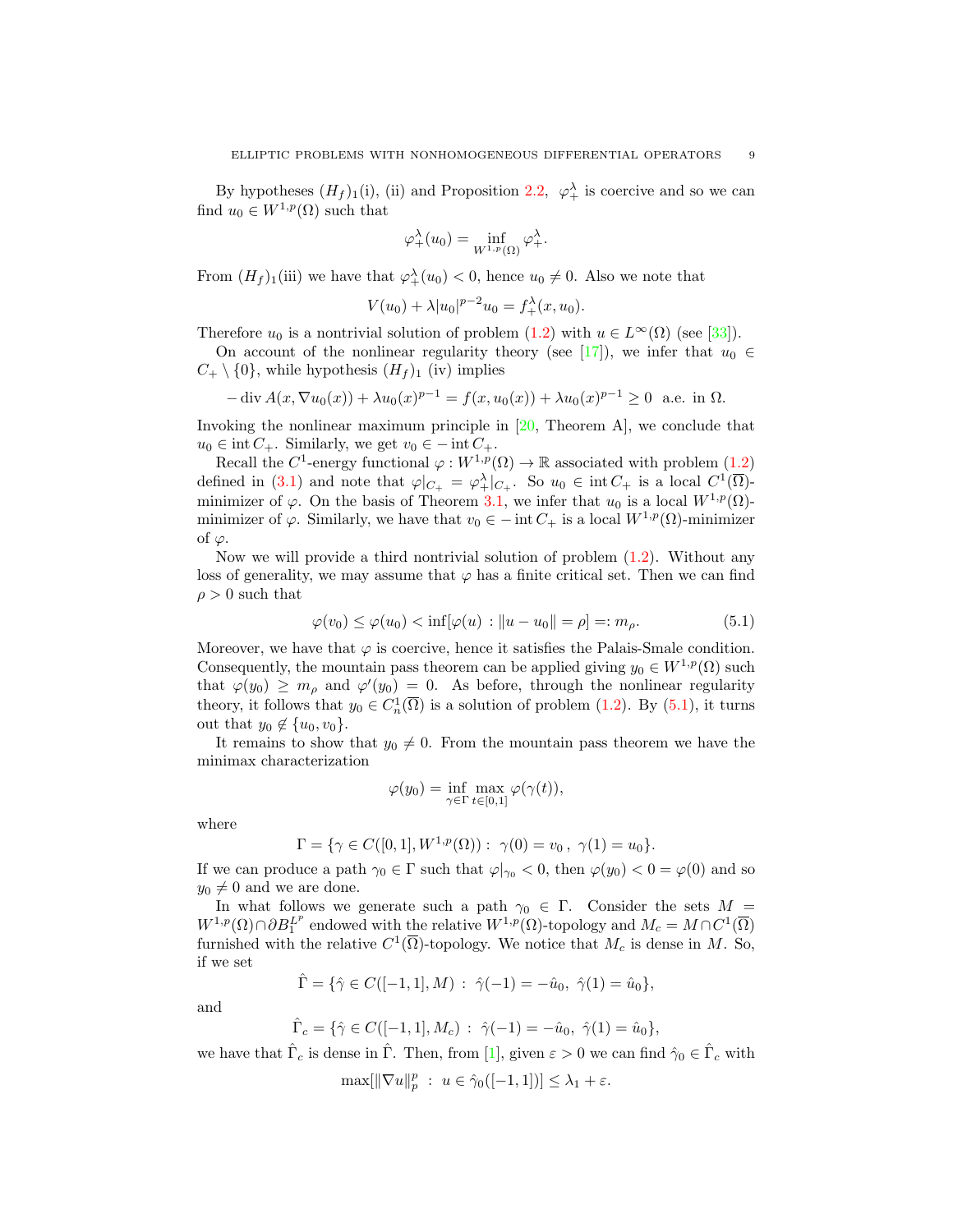Here  $\lambda_1$  stands for the second eigenvalue (the first nontrivial eigenvalue) of  $-\Delta_p$ on  $W^{1,p}(\Omega)$ . The corresponding result for the Dirichlet problem can be found in [\[7\]](#page-18-16). For  $\eta > \lambda_1$  in  $(H_f)_{1}$ (iii), let  $\varepsilon > 0$  with  $\lambda_1 + \varepsilon < \eta$ . Also let  $\xi > 0$  be such that  $|\xi|u(x)| \leq \delta_0$  for all  $x \in \overline{\Omega}$ , all  $u \in \hat{\gamma}_0([-1,1])$ , with  $\delta_0 > 0$  in  $(H_f)_1$ (iii). Then by  $(H_f)_1$ (iii) we deduce that  $\varphi(\xi u) < 0$  for all  $u \in \hat{\gamma}_0([-1,1])$ . It follows that  $\bar{\gamma}_0 = \xi \hat{\gamma}_0$ is a path from  $-\xi \hat{u}_0$  to  $\xi \hat{u}_0$  with  $\varphi|_{\overline{\gamma}_0} < 0$ .

Without loss of generality we may assume that  $\{0, u_0\}$  are the only critical points of  $\varphi^{\lambda}_+$  (if  $y \in W^{1,p}(\Omega)$  is another critical point of  $\varphi^{\lambda}_+$ , then  $y \in \text{int } C_+$ , thus it is a third nontrivial smooth solution). Set  $a := \varphi^{\lambda}_{+}(u_0) = \varphi(u_0) < 0 = \varphi^{\lambda}_{+}(0)$ . Hence we can apply the second deformation theorem (see, e.g.,  $[11, p. 628]$ ) and obtain a homotopy  $h: [0,1] \times ((\varphi^{\lambda}_+)^0 \setminus K^0_{\varphi^{\lambda}_+}) \to (\varphi^{\lambda}_+)^0$  satisfying the properties stated in that theorem, where  $(\varphi^{\lambda}_{+})^0 = (\varphi^{\lambda}_{+})^{-1}(-\infty, 0]$  and  $K^0_{\varphi^{\lambda}_{+}}$  denotes the set of critical points at the level 0. Let  $\gamma_+(t) = (h(t, \xi \hat{u}_0))^+$  for all  $t \in [0, 1]$ . Then  $\gamma_+(0) =$  $\xi \hat{u}_0$  ( $\hat{u}_0$  is the L<sup>p</sup>-normalized eigenfunction of the negative Neumann p-Laplacian corresponding to the eigenvalue 0, that is  $\hat{u}_0(x) = 1/|\Omega|_N^{1/p}$  and  $\gamma_+(1) = u_0$  because  $(\varphi_+^{\lambda})^a = (\varphi_+^{\lambda})^{-1}(-\infty, a] = \{u_0\}.$  Consequently, we get

$$
\varphi|_{\gamma_+}<0.
$$

In a similar fashion we produce a path  $\gamma$  joining  $v_0$  and  $-\xi \hat{u}_0$  such that

$$
\varphi|_{\gamma_-}<0.
$$

Finally, we concatenate  $\gamma_-, \overline{\gamma}_0$  and  $\gamma_+$  to construct a path  $\gamma_0 \in \Gamma$  satisfying  $\varphi|_{\gamma_0}$  < 0, which completes the proof.  $\Box$ 

#### 6. POSITIVE SOLUTIONS

<span id="page-9-0"></span>In this section we seek multiple positive solutions for the special case of problem [\(1.1\)](#page-0-0) where in place of the general operator div  $A(x, \nabla u)$  we take the *p*-Laplacian  $\Delta_p$  with  $1 < p < +\infty$ .

Let  $\Omega \subset \mathbb{R}^N$  be a bounded domain with a  $C^2$ -boundary  $\partial\Omega$ . Given  $\beta \in L^{\infty}(\Omega) \setminus$  $\{0\}, \beta \geq 0$ , we consider for  $1 < q < p$  the nonlinear Dirichlet problem:

<span id="page-9-1"></span>
$$
\begin{cases}\n-\Delta_p u(x) = \beta(x)|u(x)|^{q-2}u(x) + f(x, u(x)) & \text{in } \Omega, \\
u = 0 & \text{on } \partial\Omega,\n\end{cases}
$$
\n(6.1)

where  $\Delta_p$  denotes the *p*-Laplace differential operator defined on  $W_0^{1,p}(\Omega)$  by

$$
\Delta_p u = \text{div}(|\nabla u|^{p-2} \nabla u).
$$

Notice that in  $(6.1)$  the right-hand side nonlinearity contains a  $(p-1)$ -sublinear term (usually, called "concave term")  $\beta(x)|u(x)|^{q-2}u(x)$ , with  $1 < q < p$ , and an additional Carathéodory term  $f(x, u)$ .

Denote by  $\lambda_1$  the first eigenvalue of the negative Dirichlet p-Laplacian operator  $(-\Delta_p, W_0^{1,p}(\Omega))$  and by  $\hat{u}_1$  the  $L^p$ -normalized positive eigenfunction corresponding to  $\lambda_1$ . Through the nonlinear regularity theory (see [\[17\]](#page-18-4)) and the nonlinear strong maximum principle of Vazquez [\[30\]](#page-19-4), we have that  $\hat{u}_1 \in \text{int } C_+$ , where this time we denote

<span id="page-9-2"></span>
$$
C_{+} = \{ u \in C^{1}(\overline{\Omega}) : u(x) \ge 0 \text{ for all } x \in \overline{\Omega} \text{ and } u(x) = 0 \text{ on } \partial\Omega \}. \tag{6.2}
$$

This cone has a nonempty interior equal to

 $\text{int } C_+ = \{ u \in C_+ : u(x) > 0 \text{ for all } x \in \Omega \text{ and } \frac{\partial u}{\partial n}(x) < 0 \text{ for all } x \in \partial \Omega \}.$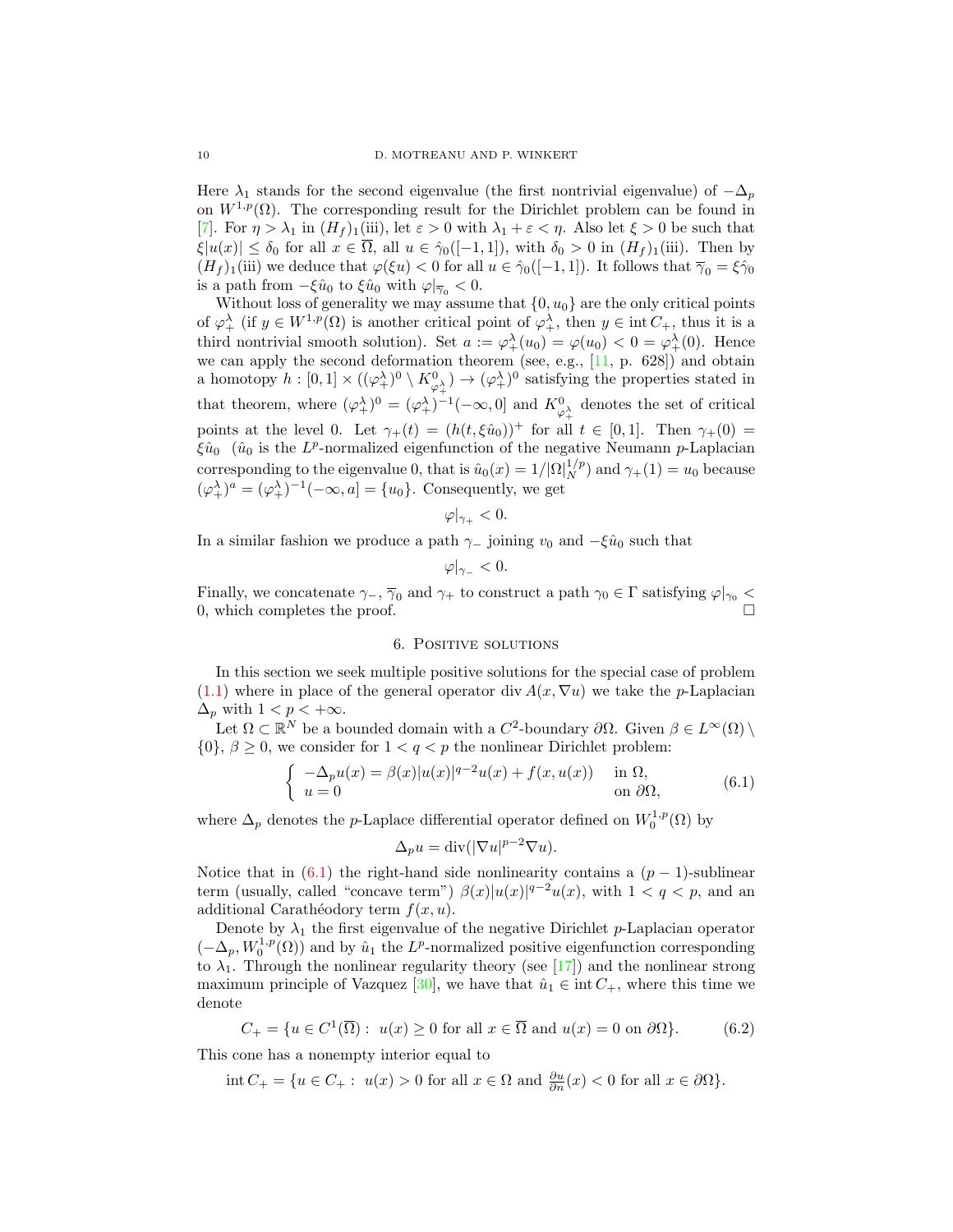As before, *n* stands for the outward unit normal on  $\partial\Omega$ .

The hypotheses for the nonlinearity  $f(x, u)$  in  $(6.1)$  are as follows:

 $(H_f)_2$  f :  $\Omega \times \mathbb{R} \to \mathbb{R}$  is a function such that

- (i) for all  $s \in \mathbb{R}$ ,  $x \mapsto f(x, s)$  is measurable;
- (ii) for a.a.  $x \in \Omega$ ,  $x \mapsto f(x, s)$  is continuous and  $f(x, 0) = 0$ ;
- (iii) for a.a.  $x \in \Omega$  and all  $s \in \mathbb{R}$ , we have  $|f(x, s)| \leq a(x) + c|s|^{r-1}$ , with  $a \in L^{\infty}(\Omega)_{+}$ ,  $c > 0$  and  $p < r < p^*$ ;
- (iv) if  $F(x, s) = \int_0^s f(x, t) dt$ , then 0
- (iv.a)  $\lim_{s \to +\infty} \frac{F(x, s)}{s^p}$  $\frac{\partial}{\partial s^p}$  = + $\infty$  uniformly for a.a.  $x \in \Omega$ ,
- (iv.b) there exist  $\tau \in (\max\{\frac{r-p}{p}N, r-p\}, p^*)$  and  $\gamma_0 > 0$  such that  $\tau > q$  and

$$
\liminf_{s \to +\infty} \frac{f(x,s)s - pF(x,s)}{s^{\tau}} > \gamma_0
$$
 uniformly for a.a.  $x \in \Omega$ ;

(v) there exist  $\xi, \theta \in L^{\infty}(\Omega)_{+}$  such that  $\theta(x) \leq \lambda_1$  a.e. on  $\Omega$ , with strict inequality on a set of positive measure, and

$$
-\xi(x) \le \liminf_{s \to 0^+} \frac{f(x,s)}{s^{p-1}} \le \limsup_{s \to 0^+} \frac{f(x,s)}{s^{p-1}} \le \theta(x) \text{ uniformly for a.a. } x \in \Omega.
$$

The following theorem can be found in [\[23\]](#page-18-19).

<span id="page-10-1"></span>**Theorem 6.1.** If hypotheses  $(H_f)_2$  hold, then there exists  $\xi^* > 0$  such that if  $\|\beta\|_{\infty} < \xi^*$ , then problem [\(6.1\)](#page-9-1) has at least two distinct (nontrivial) positive solutions  $u_0, \hat{u} \in \text{int } C_+.$ 

Proof. (sketch)

We introduce the following truncation of the right-hand side of the equation in  $(6.1):$  $(6.1):$ 

$$
\hat{f}_+(x,s) = \begin{cases} 0 & \text{if } s \le 0\\ \beta(x)s^{q-1} + f(x,s) & \text{if } s > 0, \end{cases}
$$

which is a Caratheodory function.

Next we set  $\hat{F}_+(x,s) = \int_0^s \hat{f}_+(x,t) dt$  and then consider the functional  $\hat{\varphi}_+ \in$  $C^1(W_0^{1,p}(\Omega))$  defined by

$$
\hat{\varphi}_+(u)=\frac{1}{p}\,\|\nabla u\|_p^p-\int_\Omega \hat{F}_+(x,u(x))\,dx\,\,\text{ for all } u\in W^{1,p}_0(\Omega).
$$

From hypotheses  $(H_f)_2$  (i)-(iv) we derive that  $\hat{\varphi}_+$  satisfies the Cerami condition. Then the first positive solution  $u_0$  is obtained through the mountain pass theorem, which leads to

<span id="page-10-0"></span>
$$
\hat{\varphi}_+(u_0) \ge \inf_{\partial B_{\rho}} \hat{\varphi}_+ =: \hat{\eta}_+ > 0,\tag{6.3}
$$

where  $\partial B_{\rho}$  denotes the sphere in  $W_0^{1,p}(\Omega)$  centered at 0 and of a small radius  $\rho > 0$ .

Now we generate a second positive solution for problem  $(6.1)$ . By  $(H_f)_2(v)$ , we find constants  $\hat{c}_0 > 0$  and  $\delta > 0$  such that

$$
F(x,s) \ge -\frac{\hat{c}_0}{p} s^p \text{ for a.a. } x \in \Omega, \text{ all } s \in [0,\delta].
$$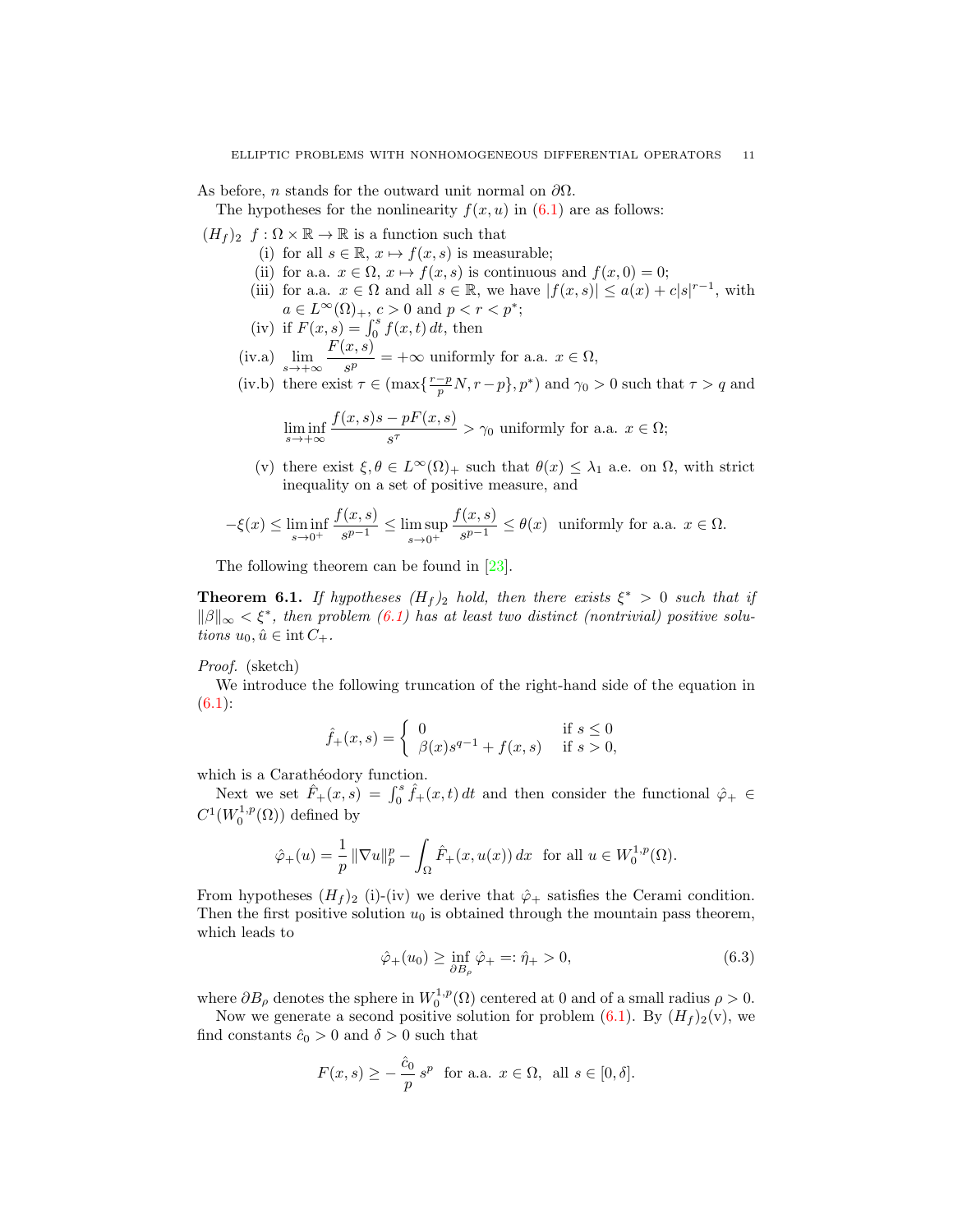Let  $v \in C_+$  with  $v > 0$  in  $\Omega$  and  $||v|| = ||\nabla v||_p = 1$ . For  $t > 0$  small such that  $tv(x) \in [0, \delta]$  for all  $x \in \overline{\Omega}$ , we have the estimate

$$
\hat{\varphi}_+(tv) \le t^q \left[ \frac{t^{p-q}}{p} \left( 1 + \frac{\hat{c}_0}{\lambda_1} \right) - \frac{1}{q} \int_{\Omega} \beta(x) \, v(x)^q \, dx \right]
$$

since  $1 = \|\nabla v\|_p^p \geq \lambda_1 \|v\|_p^p$ . Choosing  $t > 0$  possibly smaller and recalling that  $p > q$ , we have

<span id="page-11-1"></span>
$$
\hat{\varphi}_+(tv) < 0 \quad \text{and} \quad t \|v\| = t \le \rho. \tag{6.4}
$$

By [\(6.4\)](#page-11-1) we have that

$$
\eta := \hat{\eta}_+ - \inf_{\overline{B}_{\rho}} \hat{\varphi}_+ > 0,
$$

where  $\overline{B}_{\rho} = \{u \in W_0^{1,p}(\Omega) : ||u|| \le \rho\}.$ 

Let  $\varepsilon \in (0, \eta)$ . By the Ekeland's variational principle, there exists  $u_{\varepsilon} \in \overline{B}_{\rho}$  such that

<span id="page-11-2"></span>
$$
\hat{\varphi}_{+}(u_{\varepsilon}) \le \inf_{\overline{B}_{\rho}} \hat{\varphi}_{+} + \varepsilon \tag{6.5}
$$

and

<span id="page-11-3"></span>
$$
\hat{\varphi}_+(u_{\varepsilon}) \le \hat{\varphi}_+(y) + \varepsilon \|y - u_{\varepsilon}\| \quad \text{for all } y \in \overline{B}_{\rho}.\tag{6.6}
$$

From inequality [\(6.5\)](#page-11-2) and since  $\varepsilon < \eta$ , we obtain that  $\hat{\varphi}_+(u_{\varepsilon}) < \inf_{\partial B_{\rho}} \hat{\varphi}_+$ . It follows that  $u_{\varepsilon} \in B_{\rho} = \{u \in W_0^{1,p}(\Omega) : ||u|| < \rho\}$ , so for every  $h \in W_0^{1,p}(\Omega)$  one has  $u_{\varepsilon} + th \in B_{\rho}$  whenever  $t > 0$  is sufficiently small. Inserting  $y = u_{\varepsilon} + th$  in [\(6.6\)](#page-11-3), dividing by t and then letting  $t \to 0$  lead to  $\|\hat{\varphi}'_+(u_\varepsilon)\| \leq \varepsilon$ .

Fix now a sequence  $\varepsilon_n \downarrow 0$  and denote for simplicity  $u_n = u_{\varepsilon_n}$ . Then one has  $\hat{\varphi}'_+(u_n) \to 0$  and also  $(1 + ||u_n||)\hat{\varphi}'_+(u_n) \to 0$  as  $n \to \infty$ . Through the Cerami condition, this guarantees the existence of  $\hat{u} \in W_0^{1,p}(\Omega)$  such that, along a relabeled subsequence,  $u_n \to \hat{u}$  in  $W_0^{1,p}(\Omega)$ , which enables us to pass to limit in  $(6.5)$  to obtain

$$
\hat{\varphi}_{+}(\hat{u}) = \inf_{\overline{B}_{\rho}} \hat{\varphi}_{+} < 0 = \hat{\varphi}_{+}(0),
$$

thereby  $\hat{u} \neq 0$ . Moreover, from [\(6.3\)](#page-10-0) we see that  $\hat{u} \neq u_0$ . Since  $\hat{\varphi}'_+(u_n) \to 0$  and  $u_n \to \hat{u}$ , we infer that  $\hat{\varphi}'_+(\hat{u}) = 0$ . Then, as for  $u_0$ , we obtain that  $\hat{u}$  solves problem  $(6.1)$  and  $\hat{u} \in \text{int } C_+$ .

**Remark 6.2.** If the right-hand side of the equation in problem  $(6.1)$  has the special form

$$
\lambda |u|^{q-2}u + (u^+)^{\tau-1} \quad with \ \lambda > 0 \quad and \quad q < p < \tau < p^*,
$$

Theorem [6.1](#page-10-1) recovers the existence result in the case of p-Laplacian with  $1 < p <$  $+\infty$  due to Garcia Azorero–Peral Alonso–Manfredi [\[10\]](#page-18-9) and the analogous result of  $Guo–Zhang$  [\[14\]](#page-18-10) for  $p \geq 2$ .

# 7. Extremal solutions

<span id="page-11-0"></span>Consider the particular form of problem  $(6.1)$  restricting  $\beta$  to constants  $\lambda > 0$ , that is

<span id="page-11-4"></span>
$$
\begin{cases}\n-\Delta_p u(x) = \lambda |u(x)|^{q-2} u(x) + f(x, u(x)) & \text{in } \Omega, \\
u = 0 & \text{on } \partial\Omega.\n\end{cases}
$$
\n(7.1)

We recall that here we have, as in Section [6,](#page-9-0)  $1 < q < p$ . We slightly modify our assumptions:

 $(H_f)_3$   $f : \Omega \times \mathbb{R} \to \mathbb{R}$  satisfies hypotheses  $(H_f)_2$  (i)–(iii), (iv), and in addition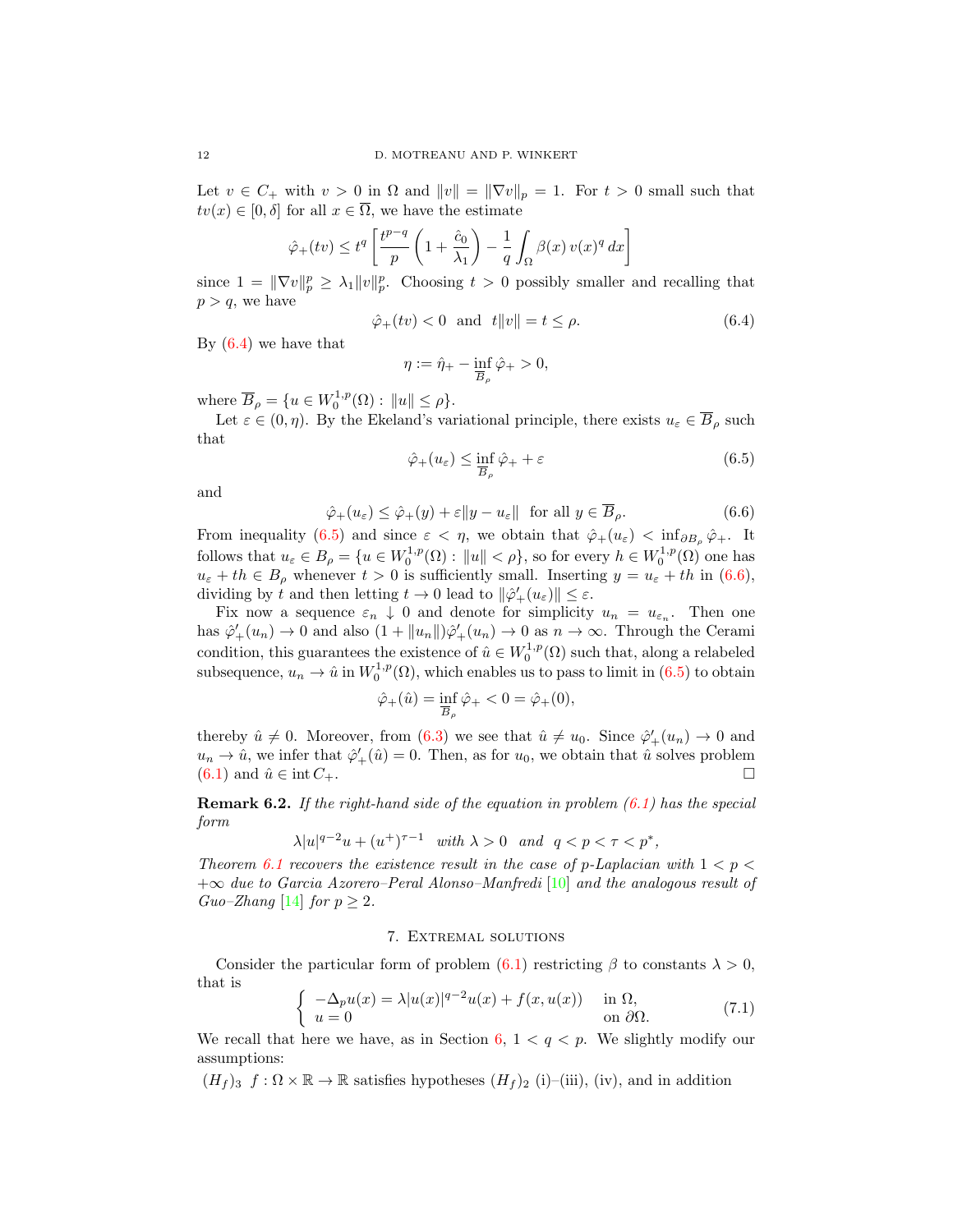(vi) 
$$
\lim_{s \to 0^+} \frac{f(x, s)}{s^{p-1}} = 0
$$
 uniformly for a.a.  $x \in \Omega$ ;

(vii) (local sign condition) there is a number  $b > 0$  such that

 $f(x, s) \geq 0$  for a.a.  $x \in \Omega$  and all  $s \in (0, b)$ .

The aim of this section is to study the extremal solutions for problem [\(7.1\)](#page-11-4), which means the biggest negative solution and the smallest positive solution of [\(7.1\)](#page-11-4). To this end we recall that  $\lambda_1$  denotes the first eigenvalue of the negative Dirichlet p-Laplacian  $(-\Delta_p, W_0^{1,p}(\Omega))$  and  $\hat{u}_1$  stands for the L<sup>p</sup>-normalized positive eigenfunction corresponding to  $\lambda_1$ . There holds  $\hat{u}_1 \in \text{int } C_+$ , with  $C_+$  given in [\(6.2\)](#page-9-2). The result below can be found in [\[23\]](#page-18-19).

<span id="page-12-0"></span>**Proposition 7.1.** If hypotheses  $(H_f)$ <sub>3</sub> hold, then there is  $\lambda^* > 0$  such that for all  $\lambda \in (0, \lambda^*)$ , problem (7.[1\)](#page-11-4) has a smallest positive solution  $u_0 \in \text{int } C_+$  satisfying  $||u_0||_{\infty} < b.$ 

Proof. First, we look for suitable positive sub-supersolutions of problem  $(7.1)$ . Hypothesis  $(H_f)$ <sub>3</sub> (vi) implies that for any  $\varepsilon > 0$ , we can find  $\hat{c}_\varepsilon > 0$  such that

$$
f(x, s) \le \varepsilon s^{p-1} + \hat{c}_{\varepsilon} s^{r-1}
$$
 for a.a.  $x \in \Omega$  and all  $s > 0$ .

Let  $e \in \text{int } C_+$  solve

$$
\begin{cases}\n-\Delta_p e(x) = 1 & \text{in } \Omega, \\
e = 0 & \text{on } \partial\Omega.\n\end{cases}
$$

Notice that there exists  $\lambda^* > 0$  such that for all  $\lambda \in (0, \lambda^*)$  there is  $\eta_1 = \eta_1(\lambda) \in$  $(0, b/\|e\|_{\infty})$  with

$$
\lambda(\eta_1 \|e\|_{\infty})^{q-1} + \varepsilon(\eta_1 \|e\|_{\infty})^{p-1} + \hat{c}_{\varepsilon}(\eta_1 \|e\|_{\infty})^{r-1} < \eta_1^{p-1}.
$$
  
Fix  $\lambda \in (0, \lambda^*)$  and set  $\overline{u} = \eta_1 e$ . Then we see that

$$
-\Delta_p \overline{u} = \eta_1^{p-1} > \lambda(\eta_1 \|e\|_{\infty})^{q-1} + \varepsilon(\eta_1 \|e\|_{\infty})^{p-1} + \hat{c}_{\varepsilon}(\eta_1 \|e\|_{\infty})^{r-1} \ge \lambda \overline{u}^{q-1} + f(z, \overline{u}).
$$

This expresses that  $\overline{u} \in \text{int } C_+$  is a (strict) supersolution for problem [\(7.1\)](#page-11-4). Moreover, we have  $\|\overline{u}\|_{\infty} < b$ .

Choose  $\tilde{\varepsilon} > 0$  so small that  $\tilde{\varepsilon} \hat{u}_1(x) < \overline{u}(x)$  for all  $x \in \Omega$  and  $\lambda_1 \tilde{\varepsilon}^{p-q} \hat{u}_1^{p-q} < \lambda$ . Set  $\underline{u} = \tilde{\varepsilon} \hat{u}_1$ . By hypothesis  $(H_f)_3$  (vii) we infer that

$$
-\Delta_p \underline{u} = \lambda_1 \tilde{\varepsilon}^{p-1} \hat{u}_1^{p-1} < \lambda \tilde{\varepsilon}^{q-1} \hat{u}_1^{q-1} \le \lambda \underline{u}^{q-1} + f(x, \underline{u}).
$$

It follows that  $\underline{u} \in \text{int } C_+$  is a (strict) subsolution for problem [\(7.1\)](#page-11-4), and in addition we have  $\underline{u} \leq \overline{u}$ .

Consider now the sequence  $\underline{u}_n = \tilde{\varepsilon}_n \hat{u}_1$  with  $\tilde{\varepsilon}_n \downarrow 0$ . Since the problem [\(7.1\)](#page-11-4) has a smallest solution  $u_*^n$  in the ordered interval  $[\underline{u}_n, \overline{u}]$  and it satisfies  $u_*^n \in \text{int } C_+$ , it follows that the sequence  $\{u_*^n\}_{n\geq 1} \subset W_0^{1,p}(\Omega)$  is bounded. Acting with  $u_*^n - u_+ \in$  $W_0^{1,p}(\Omega)$  on

$$
-\Delta_p u^n_* = \lambda (u^n_*)^{q-1} + f(\cdot,u^n_*(\cdot))
$$

results in

$$
\lim_{n \to \infty} \langle -\Delta_p u^n_*, u^n_* - u_+ \rangle = 0.
$$

The  $(S)_+$  property for the *p*-Laplacian (see also Proposition [2.3\)](#page-4-3) enables us to get  $u_*^n \to u_+$  in  $W_0^{1,p}(\Omega)$  as  $n \to \infty$ . It follows that  $u_+$  is a solution of the problem [\(7.1\)](#page-11-4). The nonlinear regularity theory and strong maximum principle imply that  $u_+ \in \text{int } C_+$  provided  $u_+ \neq 0$ .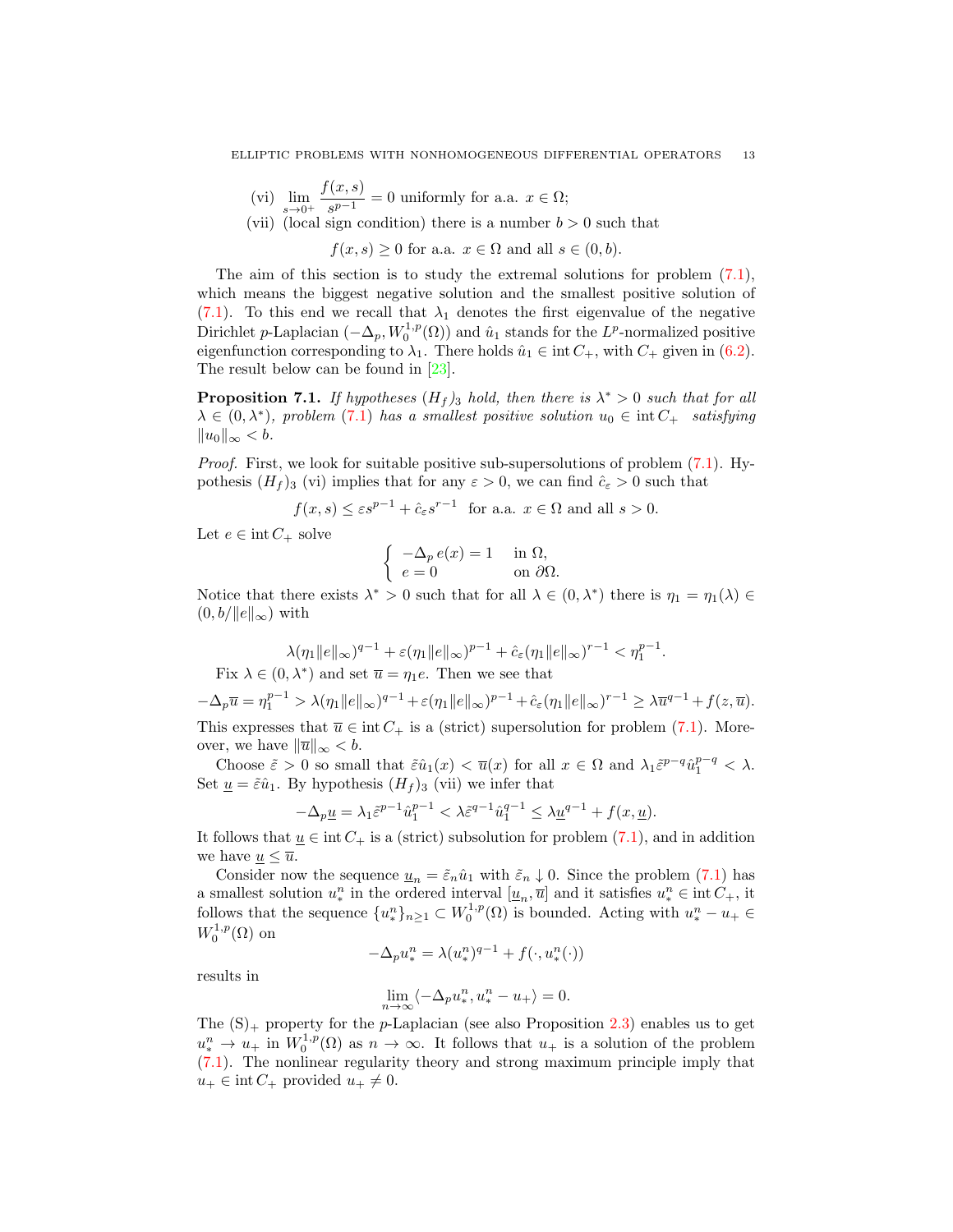Let us prove that  $u_+ \neq 0$ . To this end we introduce the function  $\psi : W_0^{1,p}(\Omega) \to$ R by

$$
\psi(u) = \frac{1}{p} \|\nabla u\|_p^p - \frac{\lambda}{q} \, \|u^+\|_q^q \quad \text{for all } u \in W_0^{1,p}(\Omega).
$$

Here  $u^+$  denotes the positive part of the function u. Since  $\psi$  coercive and sequentially weakly lower semicontinuous, and taking into account that  $q < p$ , there is  $u \in W_0^{1,p}(\Omega)$  such that

$$
\psi(u) = \inf_{W_0^{1,p}(\Omega)} \psi < 0,
$$

so  $u \neq 0$  and

$$
-\Delta_p u - \lambda (u^+)^{q-1} = 0.
$$

Acting with  $-u^{-} \in W_0^{1,p}(\Omega)$ , where  $u^{-}$  denotes the negative part of the function u, ensures that  $u \geq 0$ , thus u solves the problem

$$
\begin{cases}\n-\Delta_p u(x) = \lambda u(x)^{q-1} & \text{in } \Omega, \\
u = 0 & \text{on } \partial\Omega.\n\end{cases}
$$

This renders  $\Delta_p u(x) \leq 0$  a.e. in  $\Omega$ , which entails  $u \in \text{int } C_+$  due to the strong maximum principle [\[30\]](#page-19-4).

Since  $u_*^n \in \text{int } C_+$ , there is the biggest  $\xi_n > 0$  such that  $\xi_n u \leq u_*^n$  for all  $n \geq 1$ . If  $\xi_n < 1$ , then we have

$$
-\Delta_p u_*^n(x) \ge \lambda u_*^n(x)^{q-1} \ge \lambda \xi_n^{q-1} u(x)^{q-1} > \lambda \xi_n^{p-1} u(x)^{q-1} = -\Delta_p(\xi_n u)(x).
$$

By means of the comparison principle in [\[13\]](#page-18-20), we arrive at  $u_*^n - \xi_n u \in \text{int } C_+$ , which contradicts the maximality of  $\xi_n$ .

Therefore  $\xi_n \geq 1$ , which implies that  $u \leq u_*^n$ . We conclude that  $u \leq u_+$ , so  $u_+ \neq 0$ . Now it is straightforward to check that  $u_+$  is indeed the smallest positive solution of  $(7.1)$ . The proof is thus complete.

Next we deal with the biggest negative solution. We work under asymmetrical situations on  $\mathbb{R}_+$  and  $\mathbb{R}_-$ . We impose the hypotheses:

- $(H_f)_4$   $f : \Omega \times \mathbb{R} \to \mathbb{R}$  satisfies hypotheses  $(H_f)_2$  (i)–(iii) and in addition
	- (viii) there exists  $\theta \in L^{\infty}(\Omega)_+$  such that  $\theta(x) \leq \lambda_1$  a.e. on  $\Omega$ , with strict inequality on a set of positive measure, and

$$
\limsup_{s \to -\infty} \frac{f(x, s)}{|s|^{p-2} s} \le \theta(x)
$$
 uniformly for a.a.  $x \in \Omega$ ;

 $(ix)$ 

$$
\lim_{s \to 0^-} \frac{f(x, s)}{|s|^{p-2} s} = 0
$$
 uniformly for a.a.  $x \in \Omega$ ;

(x) (local sign condition) there is a number  $b > 0$  such that  $f(x, s) \leq 0$  for a.a.  $x \in \Omega$  and all  $s \in (-b, 0)$ .

**Remark 7.2.** Assumption  $(H_f)_{4}$  (viii) guarantees that for a.a.  $x \in \Omega$ ,  $f(x, \cdot)$  has a  $(p-1)$ -(sub)linear growth near  $-\infty$ .

We have the following result from [\[23\]](#page-18-19).

<span id="page-13-0"></span>**Proposition 7.3.** If hypotheses  $(H_f)_4$  hold, then for every  $\lambda > 0$ , problem [\(7.1\)](#page-11-4) has a biggest negative solution  $v_-\in -\text{int}\,C_+$ .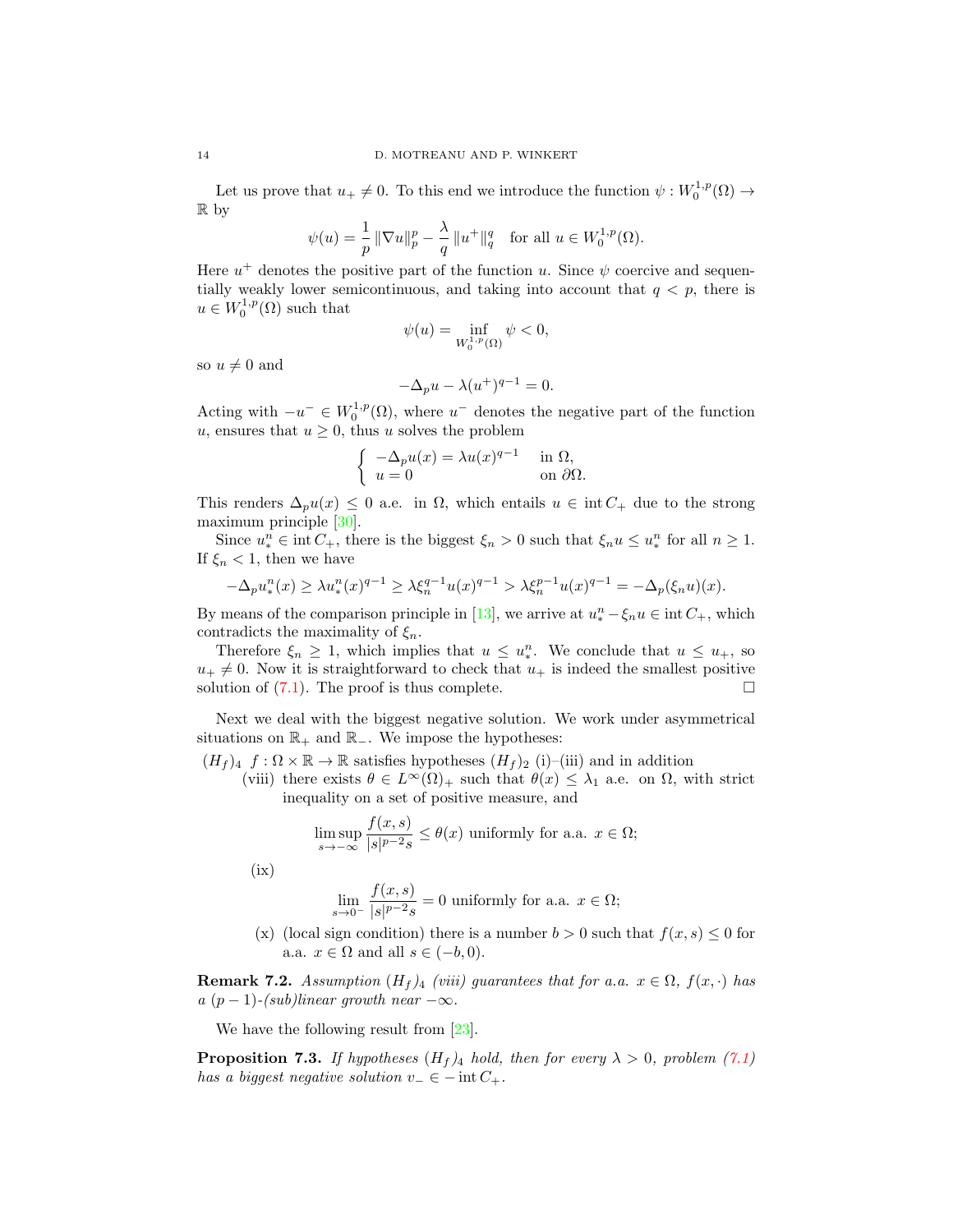Proof. (sketch)

First we search for negative sub-supersolutions of problem  $(7.1)$ . By  $(H_f)_2(iii)$ ,  $(H_f)_4$ (viii) we have that given  $\varepsilon > 0$  we can find  $\xi_{\varepsilon} \in L^{\infty}(\Omega)_{+} \setminus \{0\}$  such that

 $f(x, s) \ge (\theta(x) + \varepsilon)|s|^{p-2}s - \xi_{\varepsilon}(x)$  for a.a.  $x \in \Omega$  and all  $s \le 0$ .

Define the Carathéodory function

$$
g_{\lambda}(x,s) = \begin{cases} \lambda|s|^{q-2}s + (\theta(x)+\varepsilon)|s|^{p-2}s - \xi_{\varepsilon}(x) & \text{if } s \le 0\\ -\xi_{\varepsilon}(x) & \text{if } s > 0, \end{cases}
$$

and consider the  $C^1$ -functional  $\sigma: W_0^{1,p}(\Omega) \to \mathbb{R}$  defined by

$$
\sigma(v) = \frac{1}{p} \|\nabla v\|_p^p - \int_{\Omega} G_{\lambda}(x, v(x)) dx \text{ for all } v \in W_0^{1, p}(\Omega),
$$

where  $G_{\lambda}(x, s) = \int_0^s g_{\lambda}(x, t) dt$ . The function  $\sigma$  is coercive and sequentially weakly lower semicontinuous, so there is  $\underline{v} \in W_0^{1,p}(\Omega)$  such that

$$
\sigma(\underline{v}) = \inf_{W_0^{1,p}(\Omega)} \sigma.
$$

We act with  $\underline{v}^+ \in W_0^{1,p}(\Omega)$  on the problem

$$
\begin{cases}\n-\Delta_p \underline{v} + \lambda (\underline{v}^-)^{q-1} + (\theta + \varepsilon) (\underline{v}^-)^{p-1} + \xi_{\varepsilon} = 0 & \text{in } \Omega \\
\underline{v} = 0 & \text{on } \partial \Omega,\n\end{cases}
$$

which implies that  $\underline{v} \leq 0$ ,  $\underline{v} \neq 0$ ,  $\Delta_p(-\underline{v}) \leq 0$ , so  $\underline{v} \in -\text{int } C_+$  according to the strong maximum principle in  $[30]$ . Furthermore,  $\underline{v}$  is a lower solution of problem [\(7.1\)](#page-11-4). Given  $\tilde{\varepsilon} > 0$  small, set  $\overline{v} = -\tilde{\varepsilon} \hat{u}_1 \in - \text{int } C_+$ . Hypothesis  $(H_f)_4$  (ix) ensures that  $\overline{v}$  is an upper solution of [\(7.1\)](#page-11-4) and  $\underline{v} \leq \overline{v}$ .

Consider the sequence of functions  $\overline{v}_n = -\tilde{\varepsilon}_n \hat{u}_1$  corresponding to a sequence  $\tilde{\varepsilon}_n \downarrow 0$ . Then, for every integer  $n \geq 1$ , we get the biggest solution  $v_*^n \in -\text{int } C_+$  of problem [\(7.1\)](#page-11-4) in the ordered interval  $[v, \overline{v}_n]$ . Taking into account this maximality property and using once again the strong maximum principle (which is possible thanks to hypothesis  $(H_f)_4$  (x)), we establish that  $v_*^n \to v_-$  in  $W_0^{1,p}(\Omega)$  for some  $v_-\in$  − int  $C_+$ . Finally, we can show that  $v_-\,$  is the biggest negative solution of [\(7.1\)](#page-11-4), which completes the proof.

 $\Box$ 

## 8. Nodal solution

<span id="page-14-0"></span>Our main result on problem [\(7.1\)](#page-11-4) asserts the existence of an additional solution which is nodal (sign changing). The complete proof of the theorem below as well as other related results can be found in [\[23\]](#page-18-19).

**Theorem 8.1.** If hypotheses  $(H_f)_2$  (i)-(iv),  $(H_f)_3$  (vi)-(vii) and  $(H_f)_4$  (viii)-(x) hold, then there exists  $\lambda^* > 0$  such that for all  $\lambda \in (0, \lambda^*)$ , problem [\(7.1\)](#page-11-4) has at least four distinct nontrivial smooth solutions:  $u_0, \hat{u} \in \text{int } C_+$  with  $u_0 \neq \hat{u}$ ,  $v_0 \in - \text{int } C_+$ and  $y_0 \in C_0^1(\overline{\Omega}) \setminus \{0\}$  nodal.

# Proof. (sketch)

Theorem [6.1](#page-10-1) and Proposition [7.3](#page-13-0) provide a number  $\lambda^* > 0$  such that for every  $\lambda \in (0, \lambda^*)$  there exist three constant sign solutions  $u_0, \hat{u} \in \text{int } C_+$  and  $v_0 \in - \text{int } C_+$ of problem [\(7.1\)](#page-11-4). Fix any  $\lambda \in (0, \lambda^*)$ . In view of Propositions [7.1](#page-12-0) and [7.3](#page-13-0) there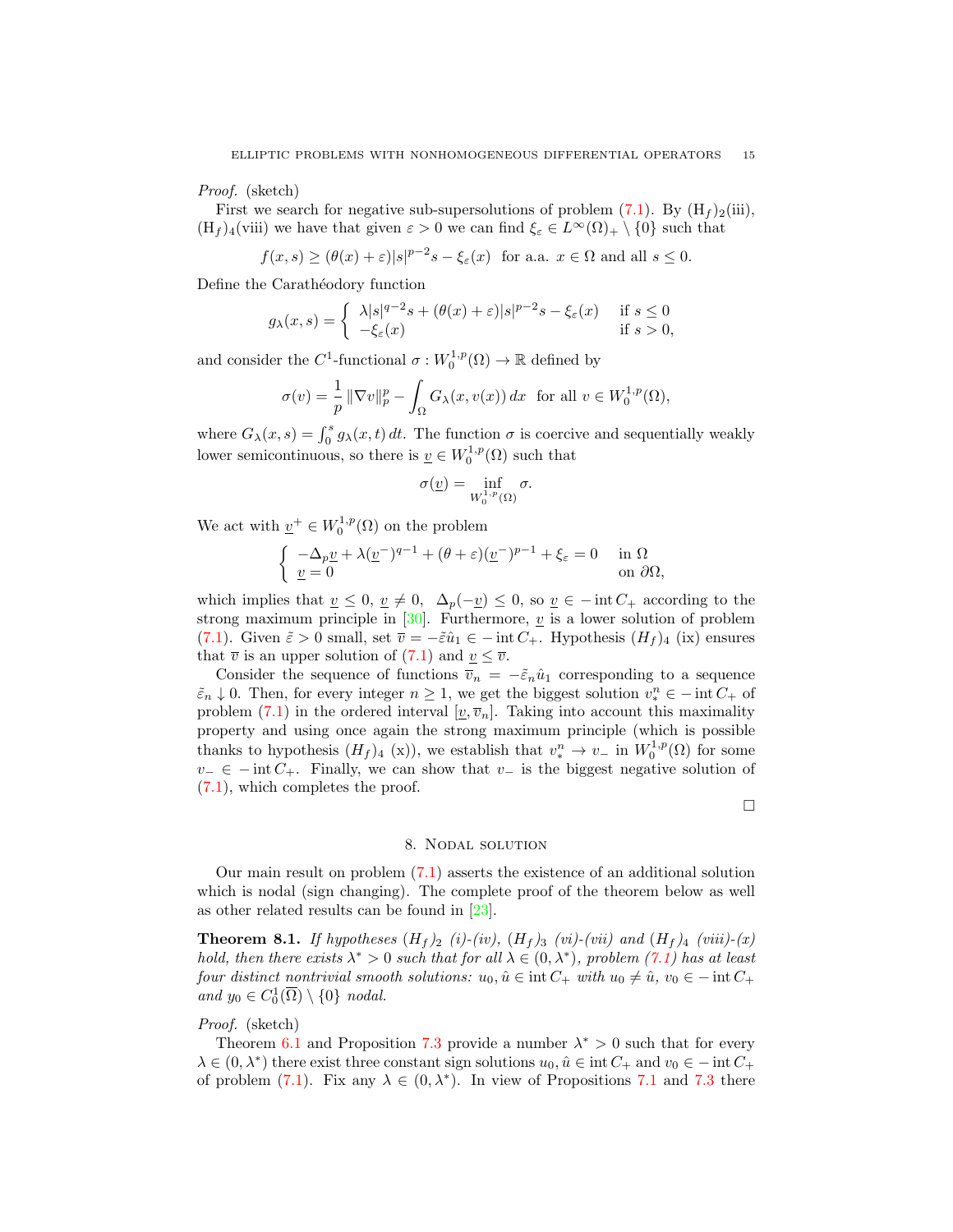exist the smallest positive solution  $u_+ \in \text{int } C_+$  and the biggest negative solution  $v_-\in$  − int  $C_+$  of problem [\(7.1\)](#page-11-4). Consider the truncation:

$$
\hat{f}_{\lambda}(x,s) = \begin{cases}\n\lambda |v_{-}(x)|^{q-2}v_{-}(x) + f(x,v_{-}(x)) & \text{if } s < v_{-}(x) \\
\lambda |s|^{q-2}s + f(x,s) & \text{if } v_{-}(x) \le s \le u_{+}(x) \\
\lambda u_{+}(x)^{q-1} + f(x,u_{+}(x)) & \text{if } u_{+}(x) < s.\n\end{cases}
$$

Associated with this truncation we introduce the  $C^1$  functional  $\hat{\varphi}_\lambda : W_0^{1,p}(\Omega) \to \mathbb{R}$ defined by

$$
\hat{\varphi}_{\lambda}(u) = \frac{1}{p} \left\| \nabla u \right\|_{p}^{p} - \int_{\Omega} \hat{F}_{\lambda}(x, u(x)) dx \quad \text{for all } u \in W_{0}^{1, p}(\Omega) ,
$$

where

$$
\hat{F}_{\lambda}(x,t) = \int_0^t \hat{f}_{\lambda}(x,s)ds \text{ for all } (x,t) \in \Omega \times \mathbb{R}.
$$

Using the definition of the truncation function given above, it is straightforward to prove that every critical point of  $\hat{\varphi}_{\lambda}$  is located in the ordered interval  $[v_-, u_+]$ . This can be checked by testing the equation  $\hat{\varphi}'_{\lambda}(u) = 0$  with  $(u - u_{+})^{+}$  and  $(u - v_{-})^{-}$ . Then we can show that  $v_-\,$  and  $u_+\,$  are local minimizers of the functional  $\hat{\varphi}_{\lambda}$ . Moreover, we may assume that they are isolated critical points because otherwise we obtain infinitely many nodal solutions of problem [\(7.1\)](#page-11-4).

Notice that the imposed assumptions permit to apply the mountain pass theorem to the functional  $\hat{\varphi}_{\lambda}$ . It follows that there exists a critical point  $y_0 \in [v_-, u_+]$  of  $\hat{\varphi}_{\lambda}$ with  $y_0 \neq v_-$  and  $y_0 \neq u_+$ . A major step in the proof is to establish that  $y_0 \neq 0$ . In this respect we make use of the critical groups associated to the function  $\hat{\varphi}_{\lambda}$  at  $y_0$  and 0. For the theory of critical groups we refer to [\[6\]](#page-18-21) and [\[19\]](#page-18-22).

The fact that  $y_0$  is a critical point of  $\hat{\varphi}_{\lambda}$  of mountain pass type implies that the critical group  $C_1(\hat{\varphi}_\lambda, y_0)$  is nontrivial, that is  $C_1(\hat{\varphi}_\lambda, y_0) \neq 0$ . On the other hand, we can prove that for all  $u \in W_0^{1,p}(\Omega)$  with  $||u|| \leq \rho$  and  $\hat{\varphi}_\lambda(u) \leq 0$ , we have  $\hat{\varphi}_\lambda(tu) \leq 0$ whenever  $t \in [0, 1]$ . In turn, this allows to develop a homotopy argument revealing that the critical groups  $C_k(\hat{\varphi}_\lambda, 0)$  are all of them trivial, that is  $C_k(\hat{\varphi}_\lambda, 0) = 0$  for all k. Consequently, comparing the critical groups  $C_1(\hat{\varphi}_\lambda, y_0)$  and  $C_1(\hat{\varphi}_\lambda, 0)$ , we derive that  $y_0 \neq 0$ . Now we can conclude that the nontrivial solution  $y_0$  of problem [\(7.1\)](#page-11-4) is nodal. Indeed, relying on the location property  $y_0 \in [v_-, u_+]$ , the solution  $y_0$  must be sign changing because otherwise it is contradicted the maximality of  $v_$ among the negative solutions or the minimality of  $u_+$  among the positive solutions. The proof is thus complete.  $\Box$ 

## 9. New problem

<span id="page-15-0"></span>In this section we consider the nonlinear Dirichlet problem

$$
\begin{cases}\n-\Delta_p u - \mu \Delta_q u = f(x, u, \nabla u) & \text{in } \Omega, \\
u > 0 & \text{in } \Omega, \\
u = 0 & \text{on } \partial \Omega,\n\end{cases}
$$
\n
$$
(NP)
$$

on a bounded domain  $\Omega$  in  $\mathbb{R}^N$  with a  $C^{1,\alpha}$ -boundary  $\partial\Omega$ , for some  $0 < \alpha \leq 1$ . In the left-hand side of the equation in  $(NP)$  we have the p-Laplacian  $\Delta_p$  and the q-Laplacian  $\Delta_q$  with  $1 < q < p < +\infty$ , and a constant  $\mu \geq 0$ . So, basically, the principal part of the elliptic equation is determined by the  $(p, q)$ -Laplacian operator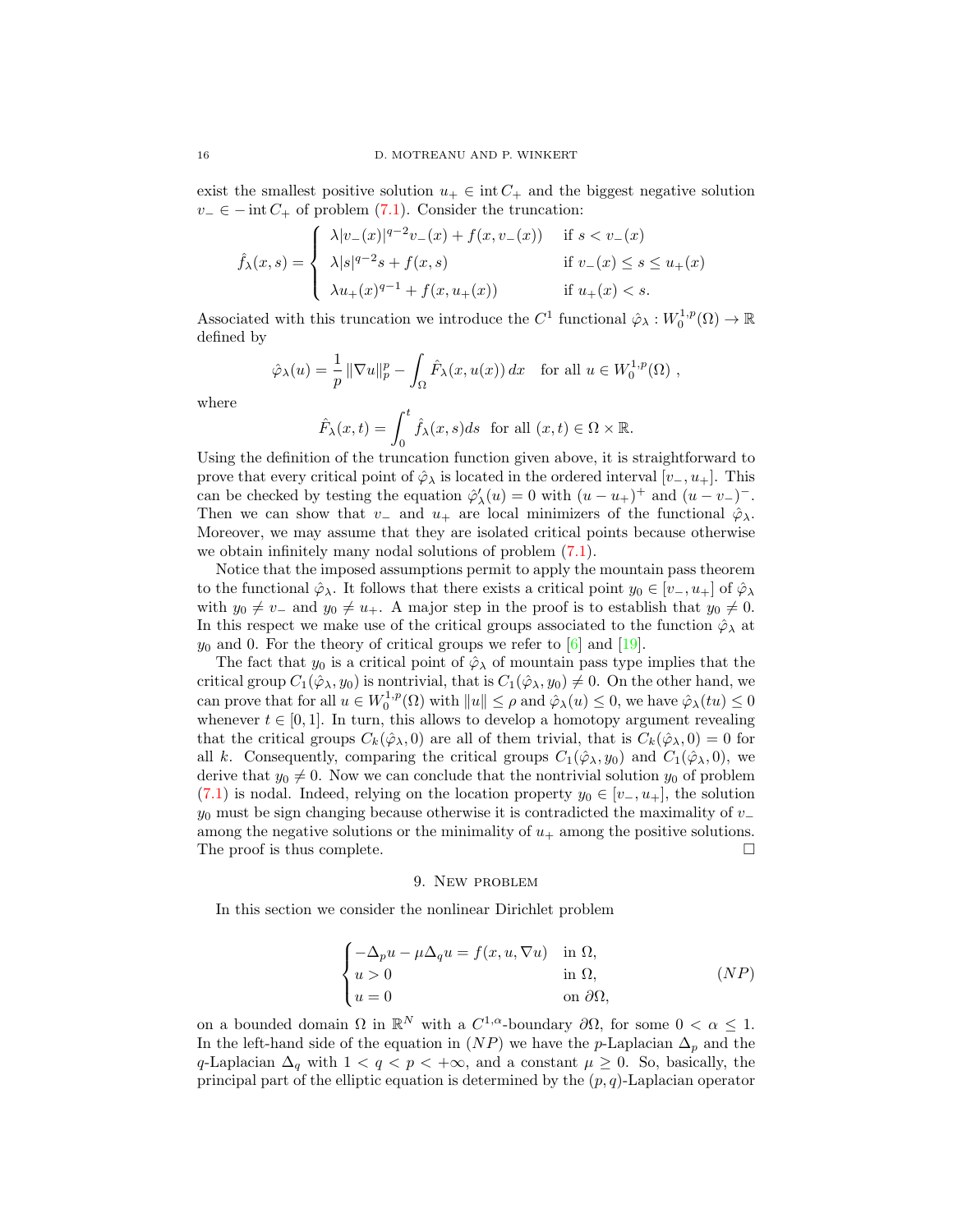$-\Delta_p - \Delta_q$ . The right-hand side of the elliptic equation in problem (NP) depends on the gradient  $\nabla u$  of the solution u. This is a novelty with respect to problem [\(1.1\)](#page-0-0). Problems where the right-hand side depends on the gradient of the solution are sometimes called with convection term.

We emphasize that the  $(p, q)$ -Laplacian operator is not homogeneous. However, it does not belong to the class of possibly nonhomogeneous operators described in statement (H) (in the sense to be in the divergence form div  $A(x, \nabla(\cdot))$  with some  $A(x, \cdot)$  satisfying  $(H)$ ). Actually, all the conditions in  $(H)$  are satisfied excepting  $(H)$  (ii) that to fulfill our purpose should be replaced with

(ii) There exists a constant  $C_1 > 0$  such that

$$
|D_y A(x,y)| \le C_1(|y|^{p-2} + 1) \quad \text{for every } x \in \overline{\Omega} \text{ and } y \in \mathbb{R}^N \setminus \{0\}.
$$

If this is the case, then we can set  $A(x, y) = |y|^p + \mu |y|^q$  for all  $(x, y) \in \overline{\Omega} \times \mathbb{R}^N$  to comply with  $(H)$ .

We suppose that the nonlinearity  $f(x, u, \nabla u)$  satisfies the hypothesis:

(FG)  $f : \Omega \times \mathbb{R} \times \mathbb{R}^N \to \mathbb{R}$  is a Carathéodory function such that  $f(x, 0, \xi) = 0$ a.e. in  $\Omega$ , for all  $\xi \in \mathbb{R}^N$ , and

 $b_0|t|^{r_0} \le f(x,t,\xi) \le b_1(1+|t|^{r_1}+|\xi|^{r_2})$ 

for all  $(x, t, \xi) \in \Omega \times \mathbb{R} \times \mathbb{R}^N$ , with constants  $b_0, b_1 > 0$ ,  $r_1, r_2 \in [0, p-1)$ ,  $r_0 \in [0, p-1)$  if  $\mu = 0$ , and  $r_0 \in [0, q-1)$  if  $\mu > 0$ .

The following result can be found in [\[9\]](#page-18-23).

**Theorem 9.1.** Under assumption  $(FG)$ , problem  $(NP)$  admits a (positive) solution  $u \in C_0^1(\overline{\Omega})$ .

Proof. (sketch)

First, it is shown that for every  $\varepsilon \in (0,1)$ , the approximate problem

$$
\begin{cases}\n-\Delta_p u - \mu \Delta_q u = f(x, u + \varepsilon, \nabla u) & \text{in } \Omega, \\
u > 0 & \text{in } \Omega, \\
u = 0 & \text{on } \partial \Omega,\n\end{cases} (P_{\varepsilon})
$$

has at least a (positive) solution  $u_{\varepsilon} \in C_0^1(\overline{\Omega})$ . This conclusion is achieved through a Schauder basis of  $W_0^{1,p}(\Omega)$  by using Brouwer's fixed point theorem on the corresponding finite dimensional spaces and then passing to the limit. For the solution  $u_{\varepsilon} \in C_0^1(\overline{\Omega})$  of problem  $(P_{\varepsilon})$ , from hypothesis  $(FG)$  and

$$
\int_{\Omega} (|\nabla u_{\varepsilon}|^p + \mu |\nabla u_{\varepsilon}|^q) dx = \int_{\Omega} f(x, u_{\varepsilon} + \varepsilon, \nabla u_{\varepsilon}) u_{\varepsilon} dx,
$$

we get the estimate

$$
||u_{\varepsilon}||^{p} \leq C(||u_{\varepsilon}|| + ||u_{\varepsilon}||^{r_{1}+1} + ||u_{\varepsilon}||^{r_{2}+1}),
$$

with a constant  $C > 0$  which is independent of  $\varepsilon$ . Since  $1, r_1 + 1, r_2 + 1 < p$ , we infer that

<span id="page-16-0"></span>
$$
||u_{\varepsilon}|| \le C_0,\tag{9.1}
$$

for a constant  $C_0 > 0$  independent of  $\varepsilon$ . In view of  $(9.1)$ , we can find  $\varepsilon_n \to 0^+$  such that the corresponding sequence  $\{u_n = u_{\varepsilon_n}\}\$ is strongly convergent

<span id="page-16-1"></span>
$$
u_n \to u \text{ in } W_0^{1,p}(\Omega) \text{ as } n \to \infty,
$$
\n(9.2)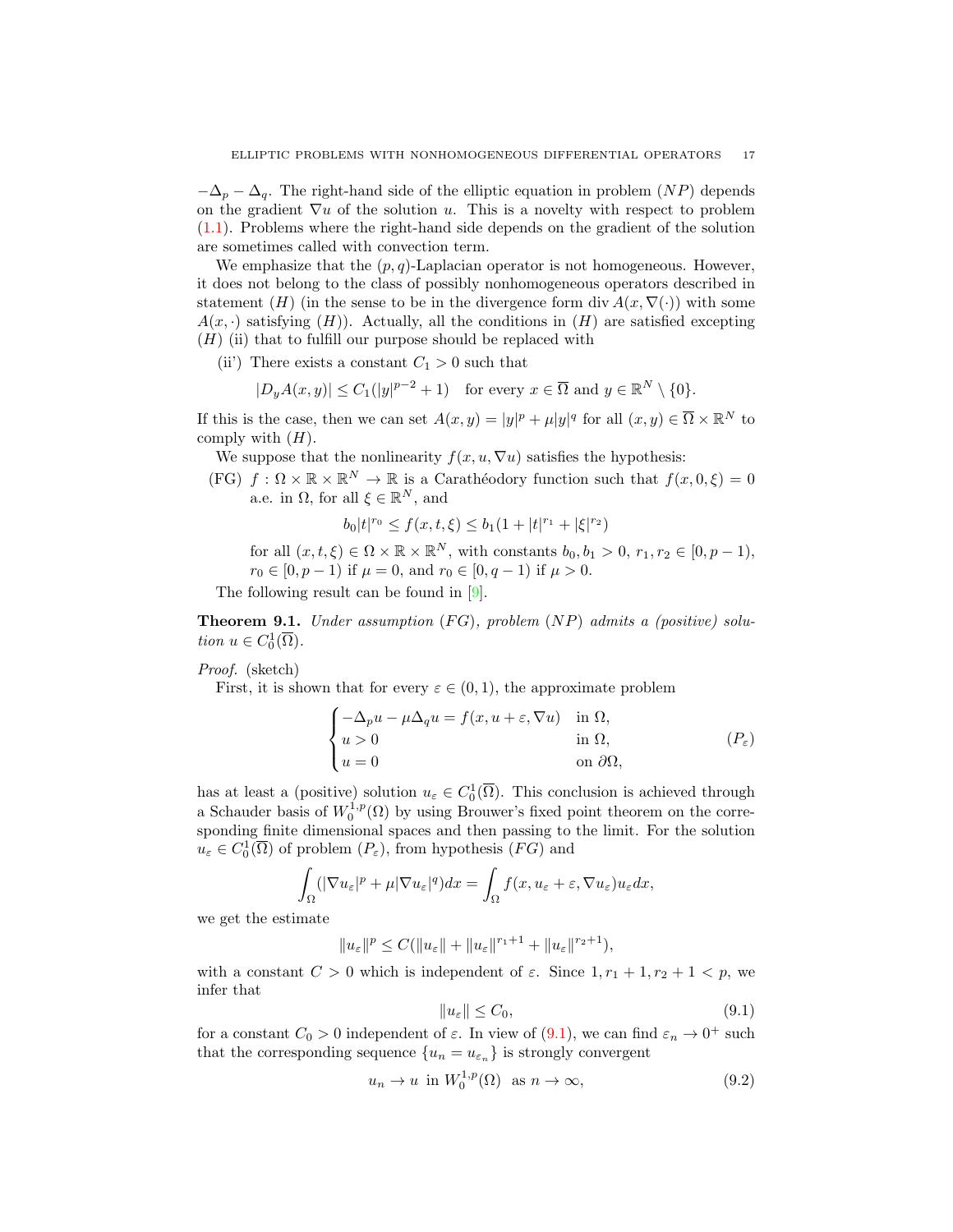with some  $u \in W_0^{1,p}(\Omega)$ . On the basis of  $(9.2)$  and because  $u_n$  solves  $(P_{\varepsilon_n})$ , it turns out that  $u$  is a solution of the equation

$$
\begin{cases}\n-\Delta_p u - \mu \Delta_q u = f(x, u, \nabla u) & \text{in} \quad \Omega \\
u = 0 & \text{on} \quad \partial \Omega.\n\end{cases}
$$

The regularity up to the boundary in [\[17,](#page-18-4) Theorem 1] and [\[18,](#page-18-24) p. 320] ensures that  $u \in C^{1,\beta}(\overline{\Omega})$  with some  $\beta \in (0,1)$ . At this point we cannot guarantee that u is nontrivial. In order to prove that  $u > 0$ , we develop a comparison argument.

We note that there exists a (positive) solution  $\underline{u} \in C_0^1(\overline{\Omega})$  to the problem

<span id="page-17-2"></span>
$$
\begin{cases}\n-\Delta_p u - \mu \Delta_q u = b_0 u^{r_0} & \text{in} \quad \Omega \\
u > 0 & \text{in} \quad \Omega \\
u = 0 & \text{on} \quad \partial \Omega,\n\end{cases}
$$
\n(9.3)

where  $b_0$  and  $r_0$  are the positive constants in hypothesis (*FG*). In the sequel, <u>u</u> will be regarded as a subsolution of  $(9.3)$ . We also observe that hypothesis  $(FG)$ implies that  $u_{\varepsilon}$  is a supersolution of problem  $(9.3)$  $(9.3)$  for each  $\varepsilon \in (0,1)$ .

Now we apply the comparison principle in  $[9]$  to problem  $(9.3)$  $(9.3)$ , by taking the subsolution  $\underline{u}$  and the supersolution  $u_{\varepsilon}$ . We emphasize that for applying this comparison principle it is essential to know that  $u_{\varepsilon} > 0$  in  $\Omega$  as well as that  $r_0 < q - 1$ if  $\mu > 0$ , and  $r_0 < p - 1$  if  $\mu = 0$ . In order to apply the comparison principle we also need to check that

$$
\frac{u_{\varepsilon}}{\underline{u}}, \frac{\underline{u}}{u_{\varepsilon}} \in L^{\infty}(\Omega).
$$

To this end it suffices to show that whenever  $x \to x_0 \in \partial\Omega$  with  $x \in \Omega$ , one has

<span id="page-17-3"></span>
$$
\max\left\{\limsup_{x\to x_0}\frac{\underline{u}(x)}{u_{\varepsilon}(x)}, \limsup_{x\to x_0}\frac{u_{\varepsilon}(x)}{\underline{u}(x)}\right\} < +\infty.
$$
\n(9.4)

The property stated in [\(9.4\)](#page-17-3) is established on the basis of the Hopf boundary point lemma in the strong maximum principle applied to both Dirichlet problems (9.[3\)](#page-17-2) and  $(P_{\varepsilon})$  with corresponding solutions  $\underline{u}$  and  $u_{\varepsilon}$ , which amounts to saying that

<span id="page-17-4"></span>
$$
\frac{\partial u}{\partial n}(x_0) < 0, \quad \frac{\partial u_\varepsilon}{\partial n}(x_0) < 0 \quad \text{for all } x_0 \in \partial \Omega,\tag{9.5}
$$

where n denotes the exterior normal unit vector on  $\partial\Omega$ . The Hopf boundary point lemma holds true for problems  $(9.3)$  $(9.3)$  and  $(P_{\varepsilon})$  by virtue of [\[29,](#page-19-5) Theorem 5.5.1]. Recalling that  $u_{\varepsilon}, \underline{u} \in C^1(\overline{\Omega})$ , it is clear from the L'Hôpital theorem and  $(9.5)$  that the property required in  $(9.4)$  is fulfilled. Therefore we can do the comparison of the solution u (regarded as a subsolution) of [\(9.3\)](#page-17-2) with the supersolution  $u<sub>\epsilon</sub>$  of (9.3) implying that

<span id="page-17-5"></span>
$$
u_{\varepsilon}(x) \ge \underline{u}(x) > 0 \quad \text{for all } x \in \Omega \text{ and } \varepsilon \in (0, 1). \tag{9.6}
$$

Using [\(9.2\)](#page-16-1), we can pass to the limit in [\(9.6\)](#page-17-5) along a sequence  $\varepsilon_n \to 0$ . This leads to  $u(x) \ge u(x) > 0$  for all  $x \in \Omega$ , so u is a (positive) solution of problem  $(NP)$ , which completes the proof.  $\Box$ 

#### **REFERENCES**

- <span id="page-17-1"></span>[1] S. Aizicovici, N. S. Papageorgiou, V. Staicu, The spectrum and an index formula for the Neumann p-Laplacian and multiple solutions for problems with a crossing nonlinearity, Discrete Contin. Dyn. Systems 25 (2009), no. 2, 431–456.
- <span id="page-17-0"></span>[2] G. Barletta, N. S. Papageorgiou, A multiplicity theorem for the Neumann p-Laplacian with an asymmetric nonsmooth potential. J. Global Optim. 39 (2007), no. 3, 365–392.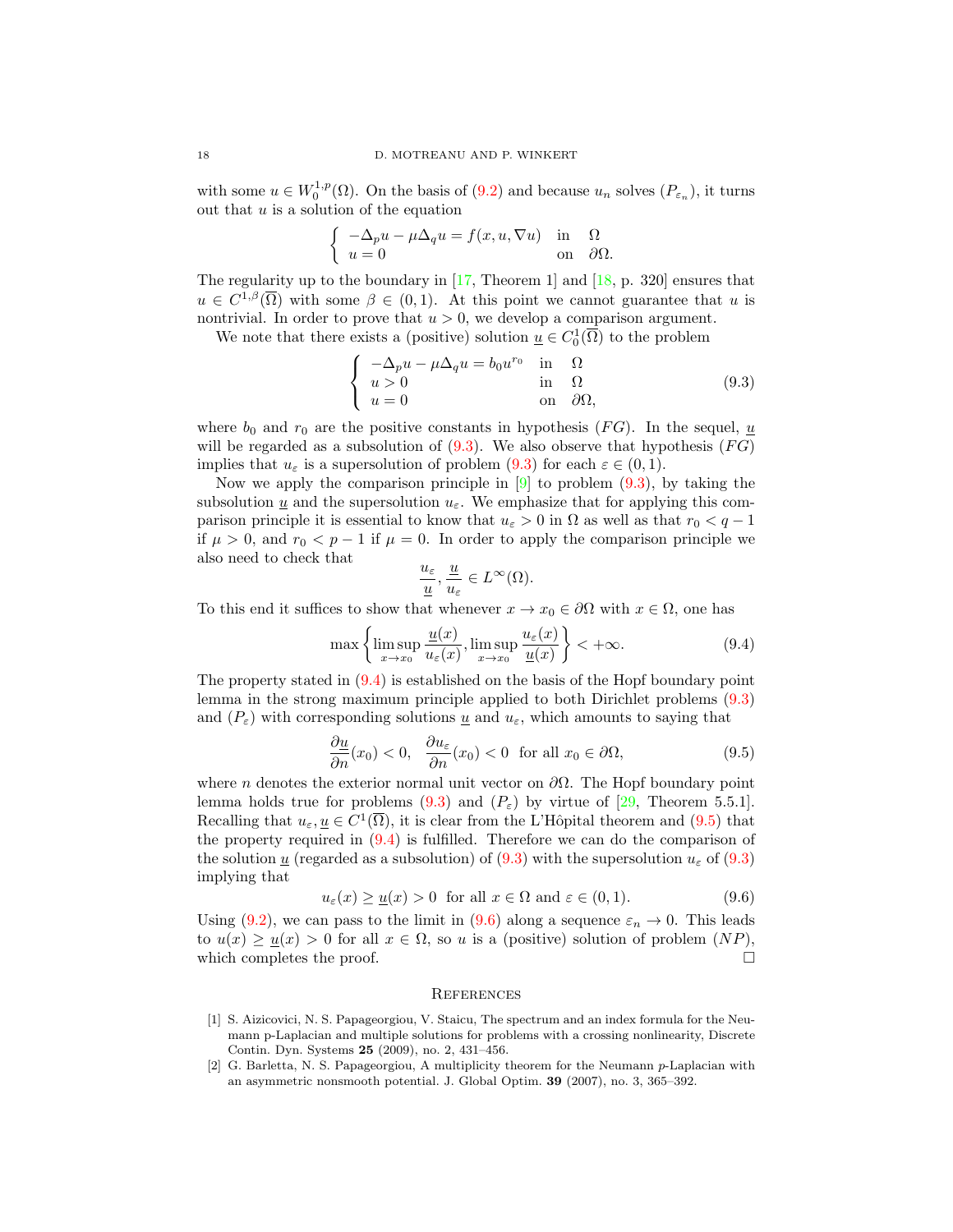- <span id="page-18-8"></span>[3] H. Brezis, L. Nirenberg,  $H^1$  versus  $C^1$  local minimizers, C. R. Acad. Sci. Paris Sér. I Math. 317 (1993), no. 5, 465–472.
- <span id="page-18-1"></span>[4] S. Carl, V. K. Le, D. Motreanu, Nonsmooth variational problems and their inequalities. Comparison principles and applications, Springer Monographs in Mathematics. Springer, New York, 2007.
- <span id="page-18-0"></span>[5] S. Carl, K. Perera, Sign-changing and multiple solutions for the p-Laplacian, Abstr. Appl. Anal. 7 (2002), no. 12, 613625.
- <span id="page-18-21"></span>[6] K.-C. Chang. Infinite-dimensional Morse theory and multiple solution problems, Progress in Nonlinear Differential Equations and their Applications, vol. 6, Birkhäuser, Boston, 1993.
- <span id="page-18-16"></span>[7] M. Cuesta, D. G. de Figueiredo, J.-P. Gossez, The beginning of the Fučik spectrum for the p-Laplacian, J. Differential Equations 159 (1999), no. 1, 212–238.
- <span id="page-18-11"></span>[8] X. Fan, On the sub-supersolution method for  $p(x)$ -laplacian equations, J. Math. Anal. Appl. 230 (2007), no. 1, 665–682.
- <span id="page-18-23"></span>[9] L. F. O. Faria, O. H. Miyagaki, D. Motreanu, Comparison and positive solutions for problems with  $(p, q)$ -Laplacian and convection term, Proc. Edinburgh Math. Soc., to appear.
- <span id="page-18-9"></span>[10] J. P. García Azorero, I. Peral Alonso, J. J. Manfredi, Sobolev versus Hölder local minimizers and global multiplicity for some quasilinear elliptic equations, Commun. Contemp. Math. 2 (2000), no. 3, 385–404.
- <span id="page-18-18"></span>[11] L. Gasinski, N. S. Papageorgiou, Nonlinear analysis, Chapman Hall/ CRC Press, Boca Raton, FL., 2006.
- <span id="page-18-12"></span>[12] L. Gasiński, N. S. Papageorgiou, Anisotropic nonlinear Neumann problems, Calc. Var. Partial Differential Equations 42 (2011), no. 3-4, 323–354.
- <span id="page-18-20"></span>[13] M. Guedda, L. Véron, Quasilinear elliptic equations involving critical Sobolev exponents, Nonlinear Anal. 13 (1989), no. 8, 879-902.
- <span id="page-18-10"></span>[14] Z. Guo, Z. Zhang,  $W^{1,p}$  versus  $C^1$  local minimizers and multiplicity results for quasilinear elliptic equations, J. Math. Anal. Appl. 286 (2003), no. 1, 32–50.
- <span id="page-18-13"></span>[15] A. Iannizzotto, N. S. Papageorgiou, Existence of three nontrivial solutions for nonlinear Neumann hemivariational inequalities, Nonlinear Anal. 70 (2009), no. 9, 3285–3297.
- <span id="page-18-14"></span>[16] A. A. Khan, D. Motreanu, Local minimizers versus X-local minimizers, to appear in Optim. Lett., doi 10.1007/s11590-012-0474-8.
- <span id="page-18-4"></span>[17] G. M. Lieberman, Boundary regularity for solutions of degenerate elliptic equations, Nonlinear Anal. 12 (1988), no. 11, 1203–1219.
- <span id="page-18-24"></span>[18] G. M. Lieberman, The natural generalization of the natural conditions of Ladyzhenskaya and Ural'tseva for elliptic equations, Comm. Partial Differential Equations 16 (1991), no. 2-3, 311–361.
- <span id="page-18-22"></span>[19] J. Mawhin, M. Willem, Critical point theory and Hamiltonian systems, Applied Mathematical Sciences, vol. 74, Springer-Verlag, New York, 1989.
- <span id="page-18-5"></span>[20] S. Miyajima, D. Motreanu, M. Tanaka, Multiple existence results of solutions for the Neumann problems via super- and sub-solutions, J. Funct. Anal. 262 (2012), no. 4, 1921–1953.
- <span id="page-18-7"></span>[21] D. Motreanu, V. V. Motreanu, N. S. Papageorgiou, Nonlinear Neumann problems near resonance, Indiana Univ. Math. J. 58 (2009), no. 3, 1257–1279.
- <span id="page-18-2"></span>[22] D. Motreanu, V. V. Motreanu, N. S. Papageorgiou Multiple constant sign and nodal solutions for nonlinear Neumann eigenvalue problems, Ann. Sc. Norm. Super. Pisa Cl. Sci. (5) 10 (2011), no. 3, 729–755.
- <span id="page-18-19"></span>[23] D. Motreanu, V. V. Motreanu, N. S. Papageorgiou, On p-Laplace equations with concave terms and asymmetric perturbations, Proc. Roy. Soc. Edinburgh Sect. A. 141A (2011), no. 1, 171-192.
- <span id="page-18-15"></span>[24] D. Motreanu, N. S. Papageorgiou, Multiple solutions for nonlinear elliptic equations at resonance with a nonsmooth potential, Nonlinear Anal. 56 (2004), no. 8, 1211–1234.
- <span id="page-18-6"></span>[25] D. Motreanu, N. S. Papageorgiou, Multiple solutions for nonlinear Neumann problems driven by a nonhomogeneous differential operator, Proc. Amer. Math. Soc. 139 (2011), no. 10, 3527–3535.
- <span id="page-18-3"></span>[26] D. Motreanu, M. Tanaka, Generalized eigenvalue problems of nonhomogeneous elliptic operators and their application, Pacific J. Math., to appear.
- <span id="page-18-17"></span>[27] D. Motreanu, P. Winkert, The Fučík spectrum for the negative p-Laplacian with different boundary conditions, Nonlinear analysis, Springer Optim. Appl., vol. 68, 471–485, Springer, New York, 2012.